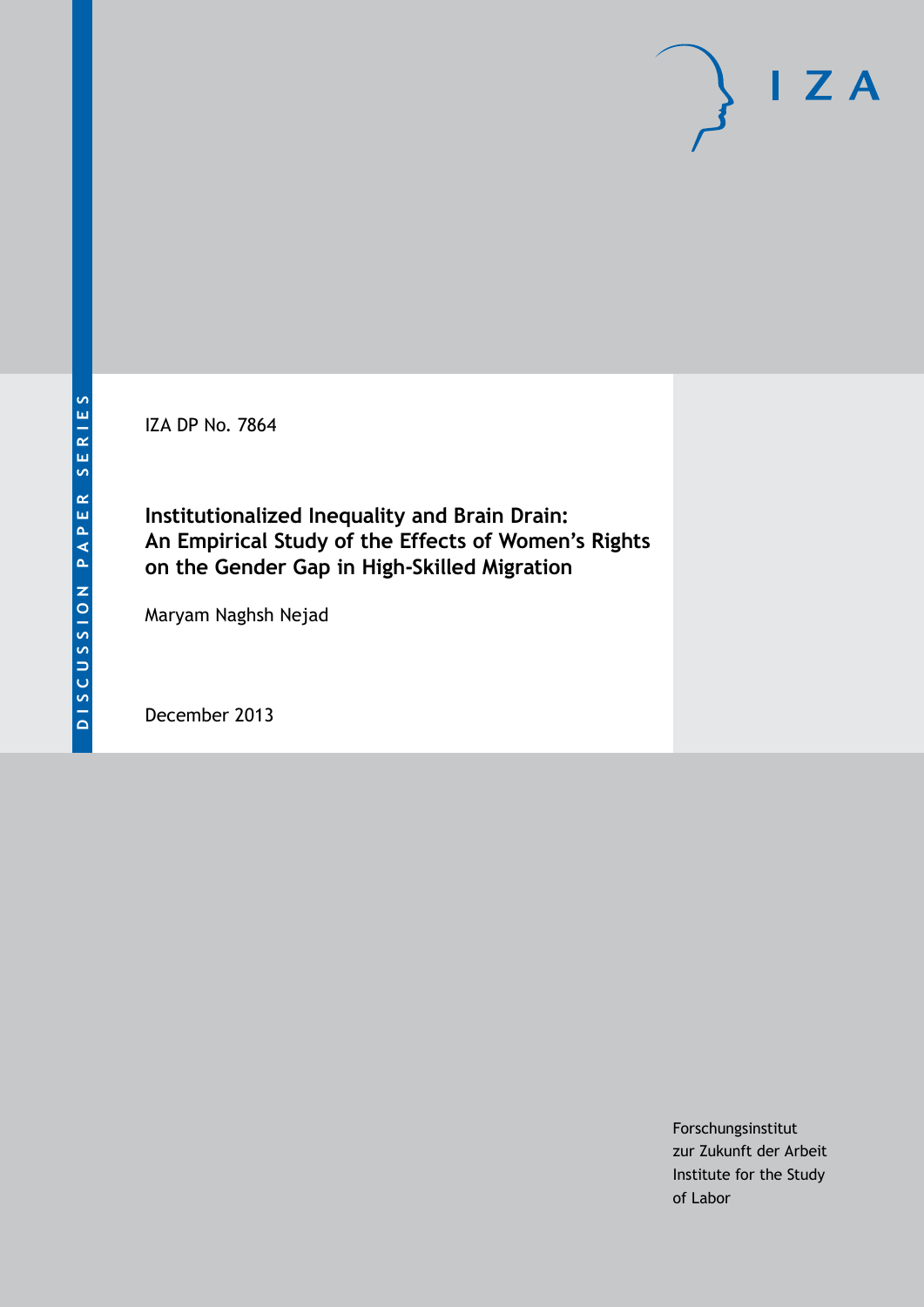# **Institutionalized Inequality and Brain Drain: An Empirical Study of the Effects of Women's Rights on the Gender Gap in High-Skilled Migration**

**Maryam Naghsh Nejad** *IZA*

Discussion Paper No. 7864 December 2013

IZA

P.O. Box 7240 53072 Bonn Germany

Phone: +49-228-3894-0 Fax: +49-228-3894-180 E-mail: [iza@iza.org](mailto:iza@iza.org)

Any opinions expressed here are those of the author(s) and not those of IZA. Research published in this series may include views on policy, but the institute itself takes no institutional policy positions. The IZA research network is committed to the IZA Guiding Principles of Research Integrity.

The Institute for the Study of Labor (IZA) in Bonn is a local and virtual international research center and a place of communication between science, politics and business. IZA is an independent nonprofit organization supported by Deutsche Post Foundation. The center is associated with the University of Bonn and offers a stimulating research environment through its international network, workshops and conferences, data service, project support, research visits and doctoral program. IZA engages in (i) original and internationally competitive research in all fields of labor economics, (ii) development of policy concepts, and (iii) dissemination of research results and concepts to the interested public.

<span id="page-1-0"></span>IZA Discussion Papers often represent preliminary work and are circulated to encourage discussion. Citation of such a paper should account for its provisional character. A revised version may be available directly from the author.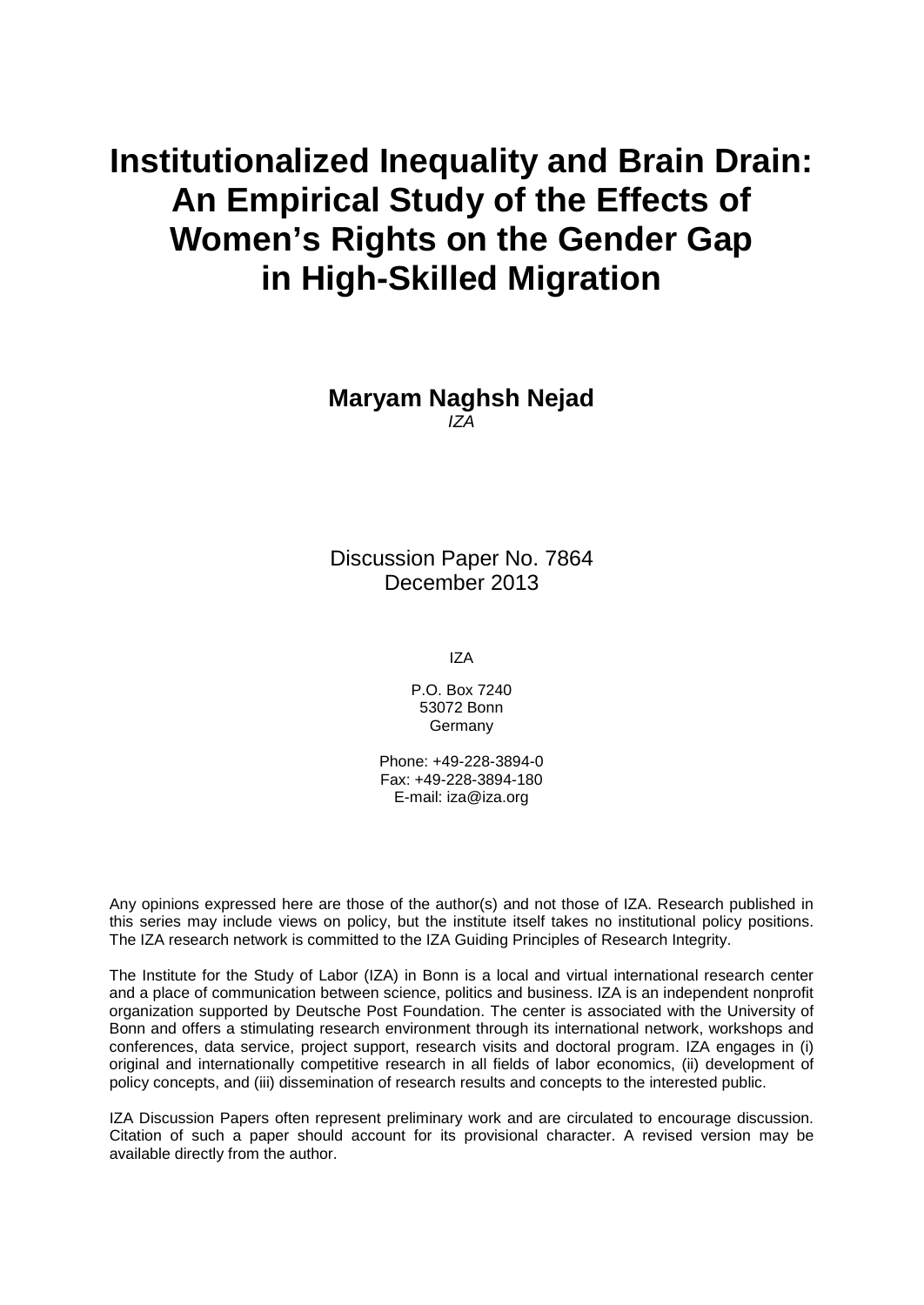IZA Discussion Paper No. 7864 December 2013

# **ABSTRACT**

# **Institutionalized Inequality and Brain Drain: An Empirical Study of the Effects of Women's Rights on the Gender Gap in High-Skilled Migration[1](#page-1-0)**

This paper investigates the effects of institutionalized gender inequality, proxied by a women's rights index, on the female high-skilled migration rates relative to that of male (the *female brain drain ratio*). By developing a model of migration choice I find non-linear effects of gender inequality on the female brain drain ratio as a result of effects of gender inequality on both costs and benefits of migration. At low levels of women's rights, increases in the index lead to increases in the female brain drain ratio. This is consistent with, at low levels of women's rights, prohibitively high costs of migration for females. Once a certain level of protections has been afforded to them, the costs to migration are low enough that many women then decide to leave the oppressive society and migrate where the benefits associated with their human capital are higher. However, as women's rights continue to strengthen, those benefits to migration then tend to decrease. The effect on female brain drain then turns negative. Using a panel of up to 195 countries I find evidence consistent with this model which is robust to instrumental variable approach. A one-point increase in the above average level of this index is associated with an average of about a 25-percentage point decrease in the female brain drain ratio.

JEL Classification: F22, J11, J61, J16, O17, O43

Keywords: high skilled female migration, women's rights, institutional quality

Corresponding author:

Maryam Naghsh Nejad IZA P.O. Box 7240 53072 Bonn Germany E-mail: [naghshnejad@iza.org](mailto:naghshnejad@iza.org)

 $<sup>1</sup>$  I am especially grateful to Andy Young for his invaluable advice, guidance and support. I also</sup> received helpful comments from James Bang and participants at the AEA in 2013 and SEA annual meetings in 2012 on earlier drafts of this paper.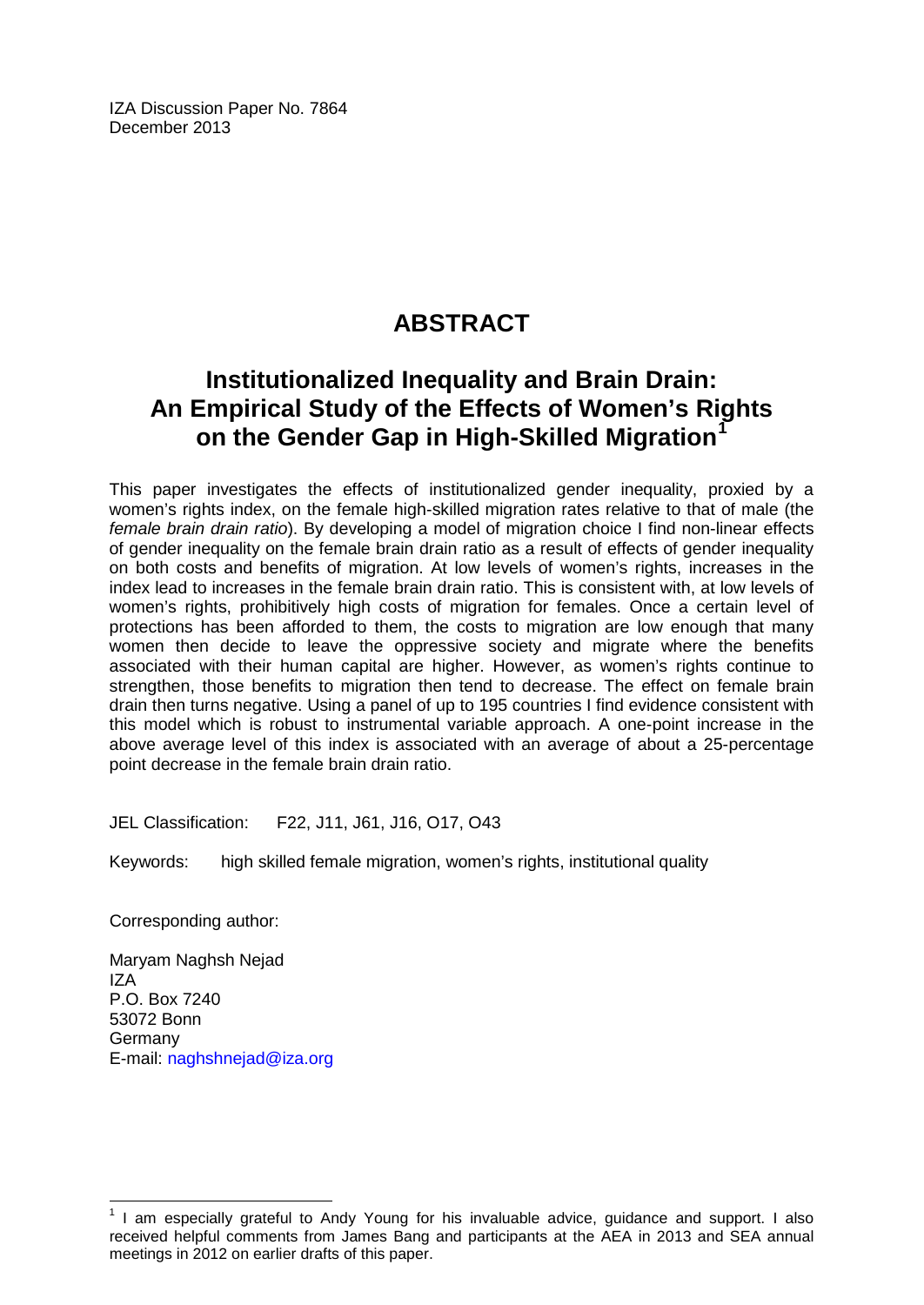## 1. **Introduction:**

Why are migration flows of high-skilled women from developing countries so high? Based on the dataset constructed by Docquier, Lowell, and Marfouk (2009), female migration rates are higher than male migration rates in 88 percent of non-OECD countries. Moreover, the difference is most pronounced in the case of high-skilled migration (*brain drain*). (See figure 1.) Female brain drain rates are, on average, 17 percent higher than those of men (Docquier et al., 2009). Based on this dataset, the ratio of female-to-male brain drain rates *(the female brain drain ratio*) is greater than unity in each of the five continents<sup>2</sup>. (See figure 2.)

# (Figures 1, & 2 here)

What explains the relatively high rates of female brain drain in developing countries? Answering this question is of clear interest to students of development and policy-makers. Human capital losses are costly in general, but female brain drain may be particularly so. Higher educational attainment by females is associated with reduced fertility and infant mortality; also improved health and increased educational attainment for their children (Schultz (1988), Behrman and Deolalikar (1988), Haveman & Wolfe (1995), and Subbarao and Raney (1995)). Abu-Ghaida and Klasen (2004) estimate that the lost "social gains" from gender inequality in education amount to between 0.1 and 0.[3](#page-3-0) in income growth per capita<sup>3</sup>. Losing a large percentage of high educated women for these countries could be especially harmful.

<span id="page-3-0"></span><sup>&</sup>lt;sup>2</sup> Asia, Africa, America, Europe and Pacific are the five possible continents associated with each country. Pacific refers to Australia and Pacific island countries (Mayer and Zignago , 2006).. 3 Also, Knowles, Lorgelly, and Owen (2002) estimate a neoclassical growth model that explicitly includes both female and male human capital. Using cross-country data they find that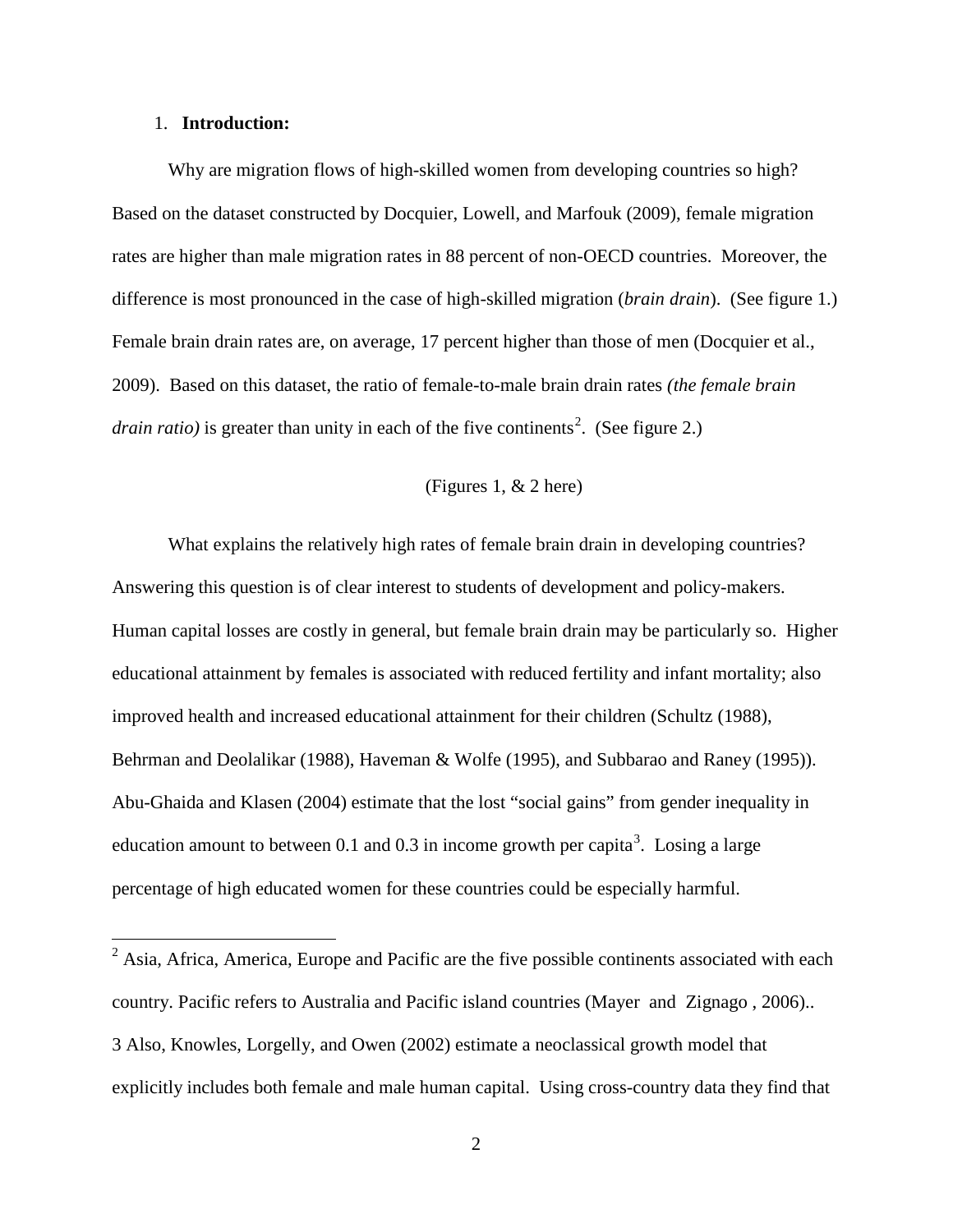In this paper I show that levels of women's rights are a quantitatively important determinant of female brain drain. Based on an extension of the utility maximization model employed by Borjas (1987), Grogger and Hanson (2011), and Beine and Salomone (2011), theoretically I derive the effect of institutionalized gender inequality on the ratio of female to male migration rates (the *female brain drain ratio*). Gender inequality lowers the benefits that women receive for a given level of human capital in their origin countries. However, unlike Borjas (1987), Grogger and Hanson (2011), and Beine and Salomone (2011), I also assume that the costs of migration are increasing in institutionalized gender inequality. I use an index of women's rights levels to proxy for institutionalized gender inequality. At very low levels of women's rights, it is often prohibitively costly for females to migrate. They may face onerous legal restrictions or lack protection from males seeking to prevent their migration. This modeling of migration costs as a function of institutionalized gender inequality drives the nonlinear relationship between gender inequality and the female brain drain ratio and constitutes one novel contribution of this paper.

When institutionalized gender inequality affects both the relative benefits and costs to migration, the effect of gender inequality on female migration relative to that of males is likely to be non-linear. At initially low levels of women's rights, increases in rights can be associated with *increases* in female brain drain relative to that of males. Starting from higher levels of women's rights, the effect on the female brain drain ratio becomes negative.

increases in female education positively affect labor productivity while the effect of male education is often statistically insignificant or even negative.

 $\overline{a}$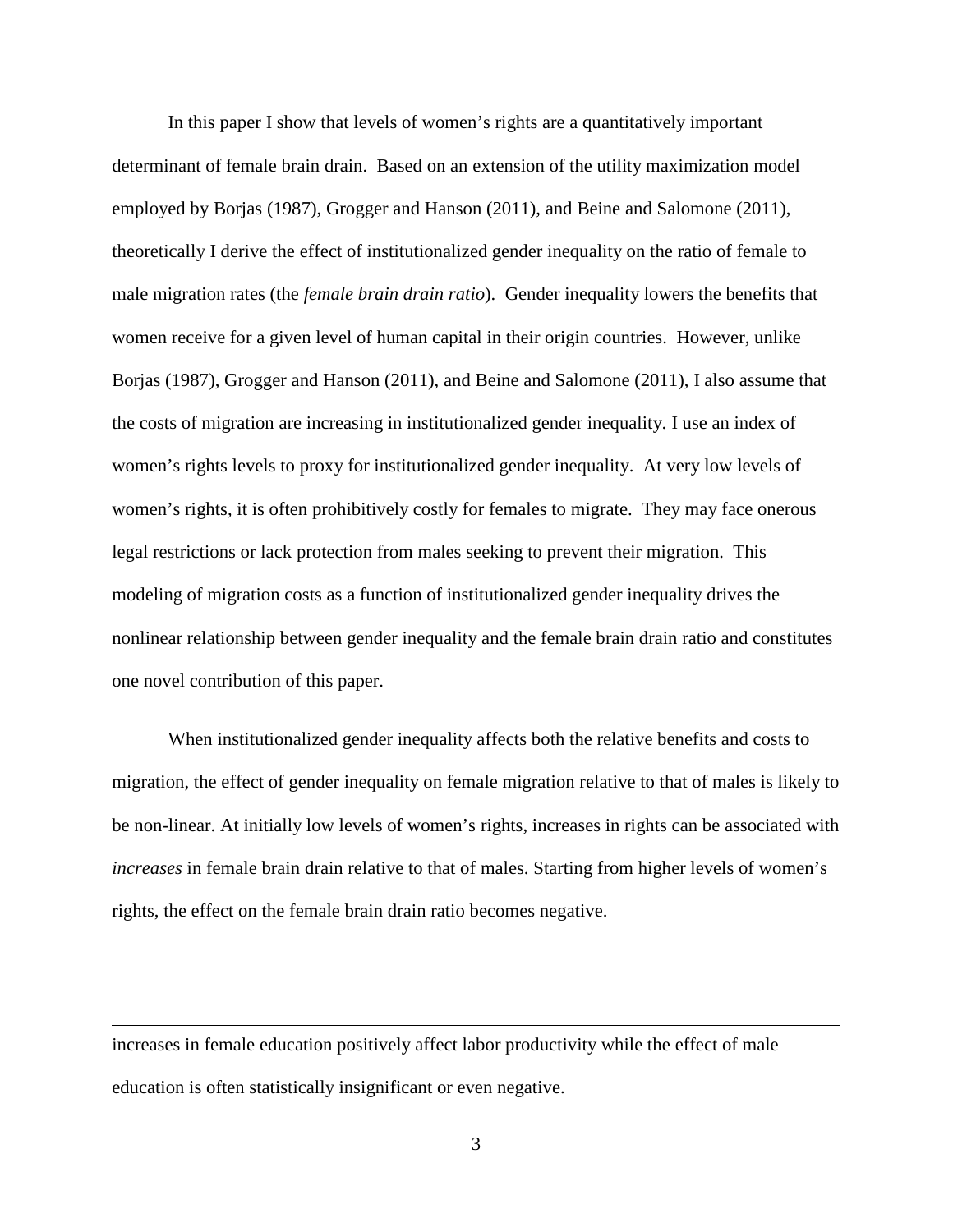A nonlinear, "hump-shaped" relationship is plausible given the plot of female brain drain ratios (Docquier et al., 2009) against the women's rights index values published by the CIRI Human Rights Dataset (Cingranelli & Richards, 2010) in figure 3. The women's rights variable serves as a (inverse) proxy for gender inequality. More formally, in this paper I employ data on up to 195 origin countries for the years 1990 and 2000 to estimate the relationship between the female brain drain ratio and the CIRI women's rights index. The estimated relationship is nonlinear. Women's rights and its squared value are both statistically significant determinants. This result is robust to an instrumental variables identification strategy and the estimation of random effects. The per capita GDP, political characteristics (Polity variable), and civil liberties index of origin countries are the instrumental variables to overcome the possible endogenity of women's rights variable. Starting from very low levels of women's rights, increases in the index lead to increases in the female brain drain ratio. However, at higher levels of women's rights, increases in the index are associated with decreases in the female brain drain ratio. These latter effects are particularly large. Specifically, a one-point increase in the index is associated with about a 25-percentage point decrease in the female-to-male brain drain ratio.

The results are consistent with a world where, at very low levels of women's rights, women face prohibitively high costs to migration. However, once a certain level of protection has been afforded to them, the costs to migration are low enough that women may decide to migrate to countries where the returns to their human capital are higher and they enjoy more freedoms. But as women's rights continue to strengthen, those benefits to migration then tend to decrease. The marginal effect on female brain drain of increased women's rights then turns negative.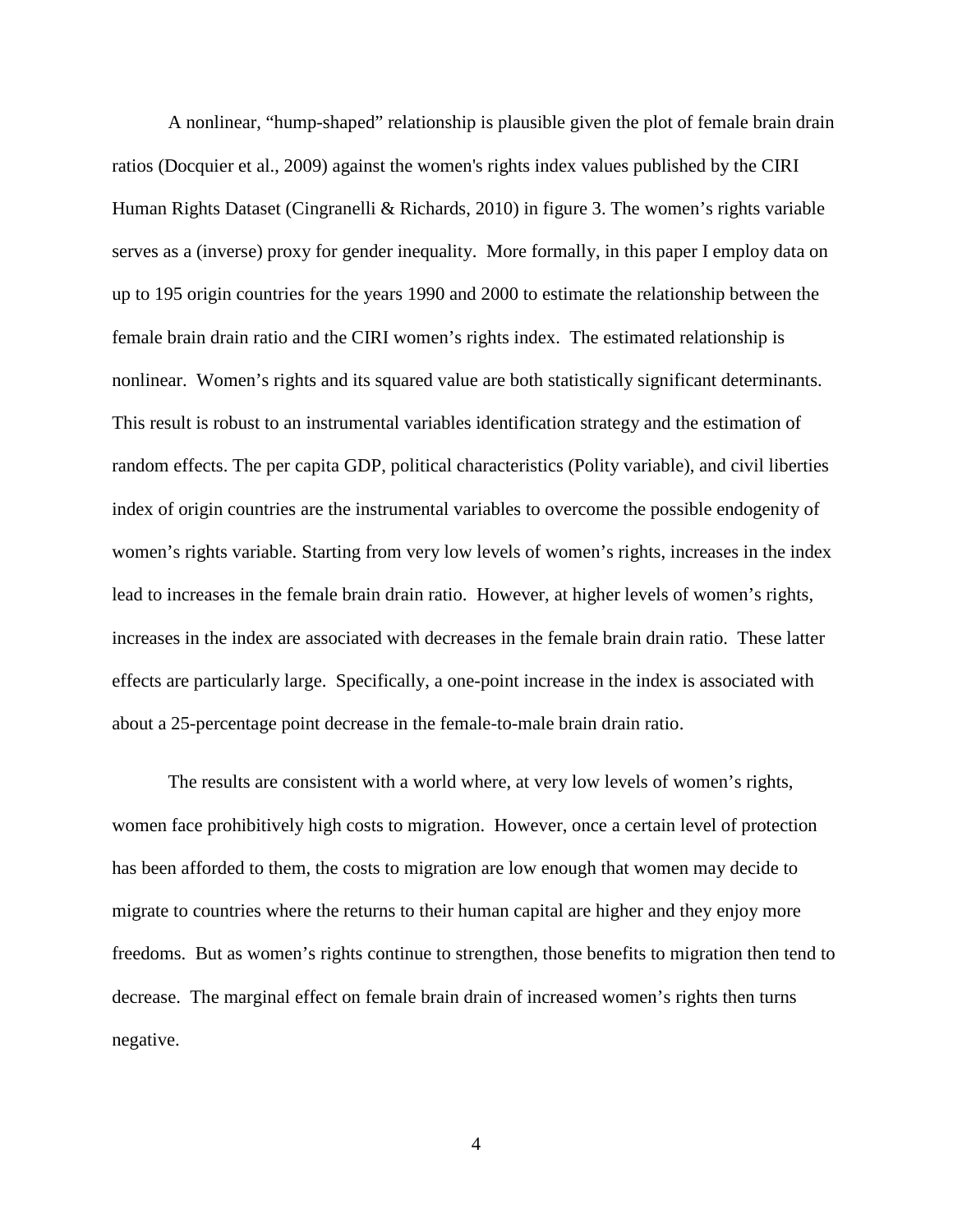This paper proceeds as follows; section 2 contains a review of some relevant literature. The theoretical model of migration choice that motivates my empirical model is then found in section 3. Section 4 describes the data and the empirical framework that I employ using that data. Results of the empirical analysis are found in section 5. I conclude the paper in section 6 with some summary discussion.

#### **2. Previous research on female brain drain**

The gender aspect of brain drain has been relatively unexplored in the migration literature, mainly due to a lack of gender- and education-specific migration data. [Dumont,](#page-30-0)  [Martin and Spielvogel \(2007\)](#page-30-0) provide the first data on gender-specific brain drain using OECD census databases for emigrants from 109 countries (25 OECD and 79 non-OECD). They show that high-skilled women are more likely to migrate than men in almost all continents but the gender gap in brain drain rates is the highest in the case of African countries while there is almost no gender gap in the brain drain rate of people migrating from Europe. Dumont et al. (2007) also find that high-skilled women respond differently to the traditional brain drain push factors such as GDP. However, they do not explain what might affect and determine these differences in migration behavior of women and men. They also find a statistically significant positive impact of female brain drain ratios on mortality rates, and a negative impact on female secondary school enrollment relative to male. They do not find similar harmful effects associated with the emigration of less-educated women. This emphasizes the negative impact of female brain drain on the health and education of children and motivates the importance of investigating the female brain drain.

Docquier et al. (2009) provide a more extensive dataset for education- and genderspecific migration from 174 origin countries in 1990 and from 195 countries in 2000. Using this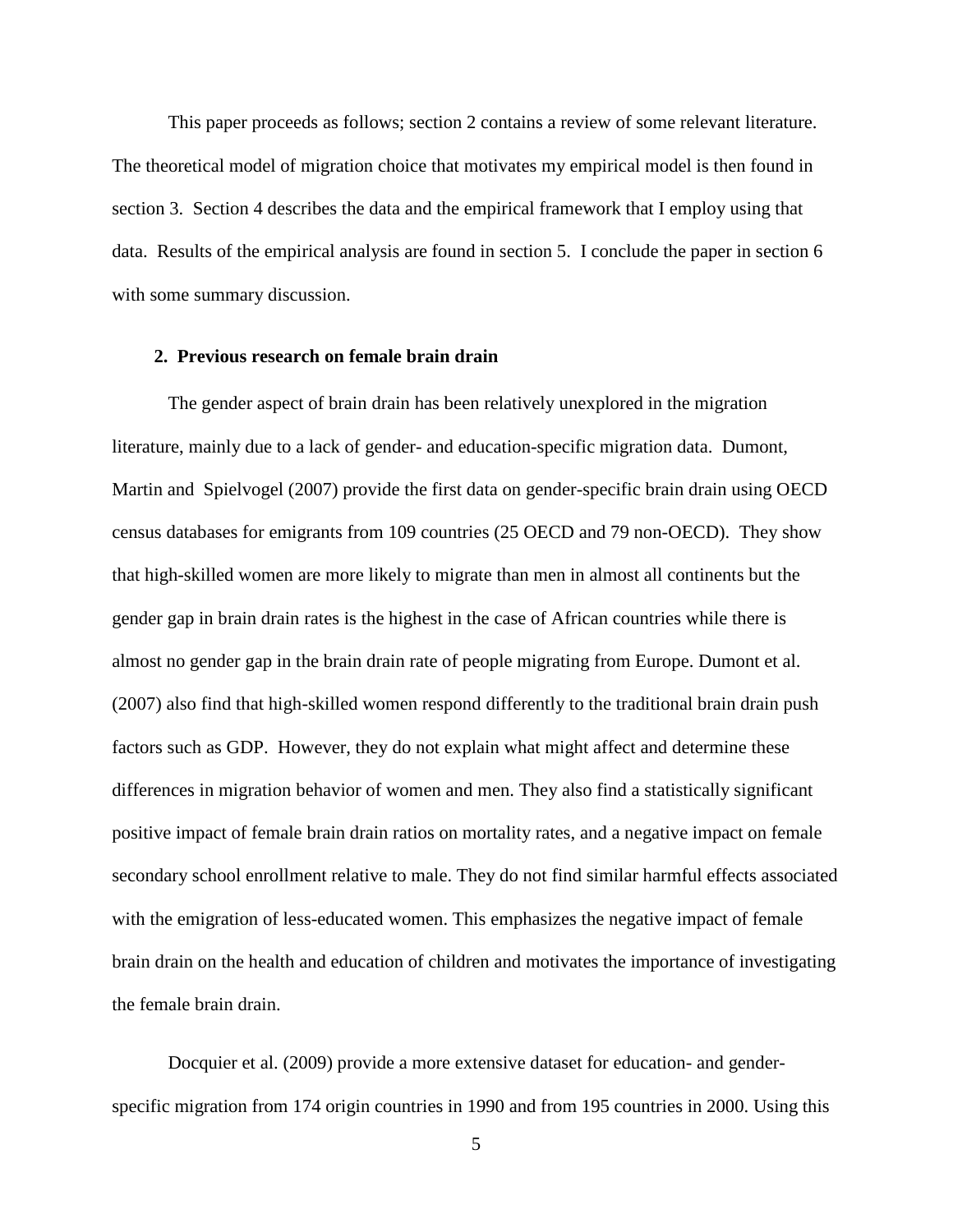data, Docquier, Marfouk, Salomone, and Sekkat (2012) find that women respond differently than men to conventional "push" factors. For example, while male brain drain is negatively associated with an origin country's average human capital level, all else equal, the analogous relationship is positive in the case of women. Also, the distance from an origin country to the OECD area is negatively associated with male brain drain but positively associated with high-skilled female emigration. Relevant to the present research, Docquier et al. (2012) suggest that both of these anomalies may be related to gender inequality.

To the best of my knowledge, there are only two other papers that address the impact of gender inequality on female brain. First, Bang and Mitra (2010) attempt to proxy, separately, for "access to economic opportunities"<sup>[4](#page-3-0)</sup> and "economic outcomes"<sup>[5](#page-7-0)</sup>. Based on Docquier et al.'s (2009) data on emigration rates to the OECD they find that only "opportunities" are related to female brain drain and the estimated relationship is a negative one However, their "opportunity" variables include fertility rates and gender gaps in schooling and literacy. These variables might just as easily be interpreted as "outcomes". In the present paper I utilize the CIRI women's rights indices. These indices are directly based on the economic rights (e.g., the right to work without a husband's consent), political rights (e.g., the right to vote), and social rights (e.g., the right to initiate a divorce) that women have in a given country. These rights are institutional and more clearly interpreted in terms of opportunities open to women. Also, because Bang and Mitra do not motivate their empirics with a formal model of how gender inequality affects the costs and benefits of migration choices, they do not allow for the type of nonlinear effects that I report below.

<span id="page-7-1"></span><sup>&</sup>lt;sup>4</sup> Literacy, enrolment, and fertility

<span id="page-7-0"></span><sup>&</sup>lt;sup>5</sup> Labor force participation, income share, and parliamentary representation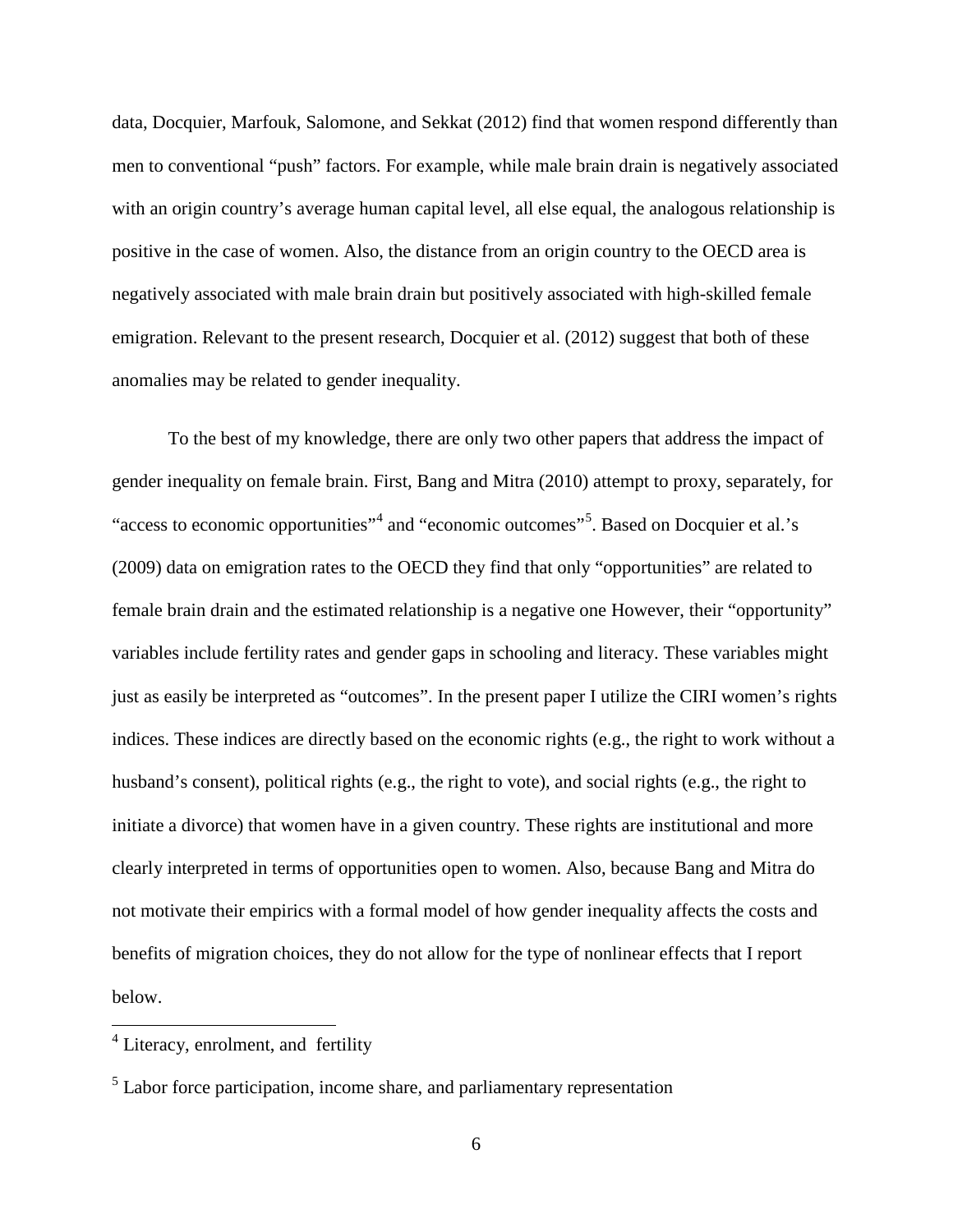Second, Baudassé and Baziller (2011) use a principal components analysis (PCA) to aggregate variables such as female-male income and education differentials and female labor market participation rates into indices of gender inequality. The data necessary for their PCA limits them to a relatively small sample from 51 countries.<sup>[6](#page-7-1)</sup> Also, their underlying variables are, again, easily interpretable as outcomes rather than opportunities. Similar to this paper, they suggest that the theoretical sign of the effect of gender inequality on female brain drain is ambiguous. Gender inequality may be a push factor, increasing the benefits to migration; however, it may also create a selection bias against women at the household or village levels in collective decisions concerning who will get to migrate. However, empirically they find that reducing gender inequality is associated with increases in female migration rates, especially those of the high-skilled. One shortcoming of Baudassé and Baziller (2011) is that they do not allow for the sort of nonlinear relationship that logically follows from their discussion of push factor versus selection bias effects.

The results of this paper are one way to reconcile Bang and Mitra's (2011) and Baudassé and Baziller's (2011) contradictory findings. By theoretically deriving and estimating a nonlinear relationship between women's rights and female brain drain, I claim that both pairs of authors are capturing part of the truth. Both the costs and the benefits of migration for females are a function of the rights that their home countries provide. Whether the negative effect of smaller migration benefits or the positive effect of lower migration costs dominates, depends on the level of women's rights that the country is starting from.

<span id="page-8-0"></span> 6 Baudassé and Baziller also use numbers of migrants rather than migration *rates*. Even though they do control for population on the right-hand-side of their empirical specifications, not using a rate of the dependent variable is inconsistent with the bulk of existing studies.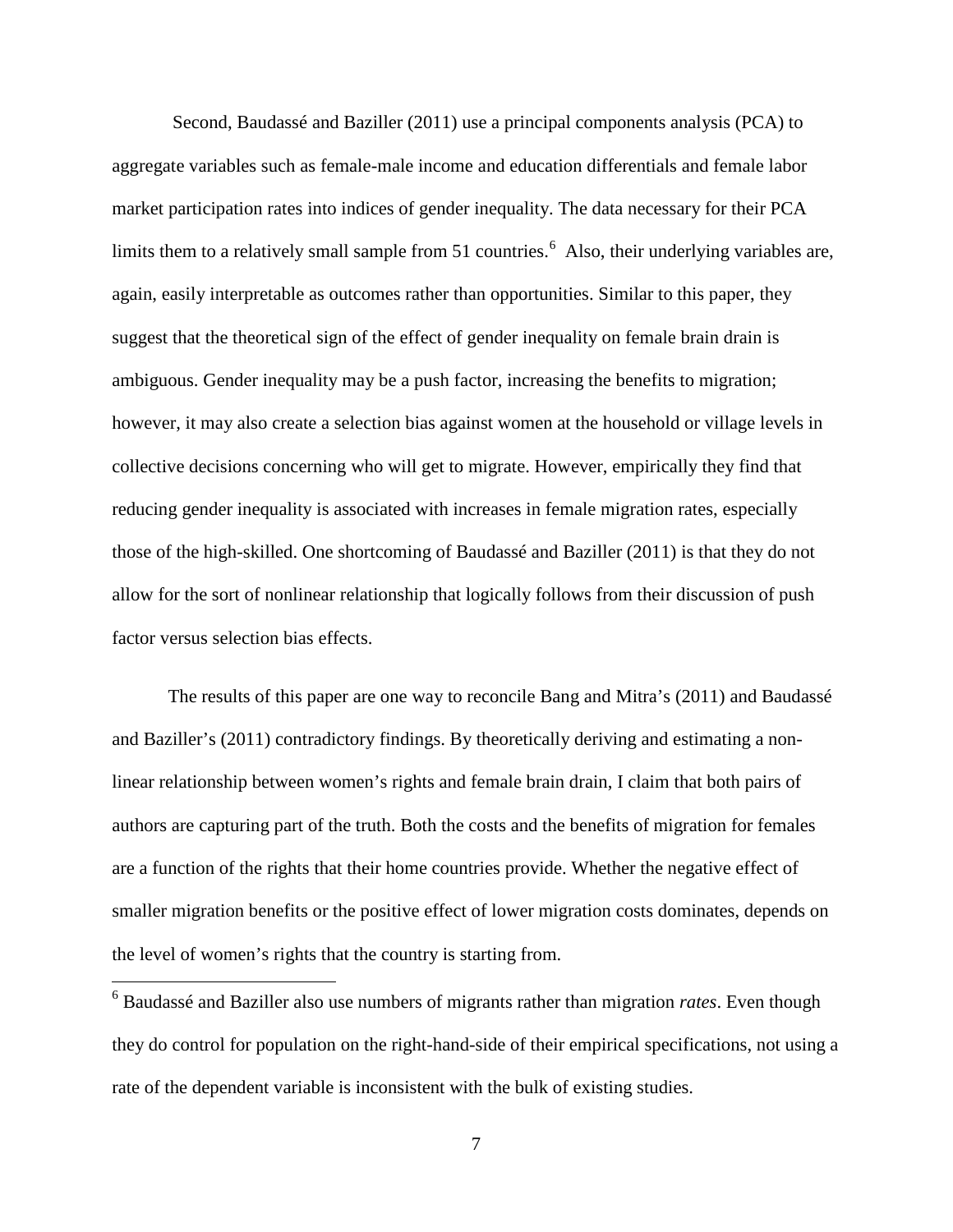None of these previous studies have explicitly explored the effect of variation in women's rights on female brain drain. This is an important lacuna in the literature that this paper aims to address. Gender inequality is, in general, harmful to a country's economic growth (Dollar & [Gatti, 1999;](#page-30-1) [Klasen, 2000\)](#page-31-0). These results support the view that participation of women in the labor force is crucial for economic development. This general result is reinforced for the specific case of India by Esteve-Volart (2004) and for sub-Saharan Africa by [Blackden,](#page-29-0)  [Canagarajah, Klasen, and Lawson \(2006\)](#page-29-0). If gender inequality is also associated with the flight of female human capital, this could another economically important channel through which gender inequality harms development.

Furthermore, if female brain drain reinforces gender inequality, then this may suggest that female brain drain is more nefarious than brain drain generally. While the negative effects of brain drain through human capital losses have been noted, others emphasize positive effects through remittances or return migration after accumulating additional human capital. However, Niimi, Özden, and Schiff (2008) show that remittances decrease as the percentage of the highlyeducated increases in the migrants' population. [Docquier and Rapoport \(2008\)](#page-30-2) investigate the claim that the prospect of migration helps the human capital formation in developing countries. They conclude that the countries starting with low levels of human capital and a low high-skilled migration rate gain the most formation of human capital from brain drain. [Beine, Docquier, and](#page-29-1)  [Schiff \(2008\)](#page-29-1) find that smaller countries (1.5 million people or less) with high rates of brain drain are the definite losers of human capital.

Moreover, Mountford (1997) and Schaeffer (2005) argue that the potential for migration encourages human capital accumulation in the origin countries. The prospect of migration increases the return to human capital, and thus, in the long run induces more people to obtain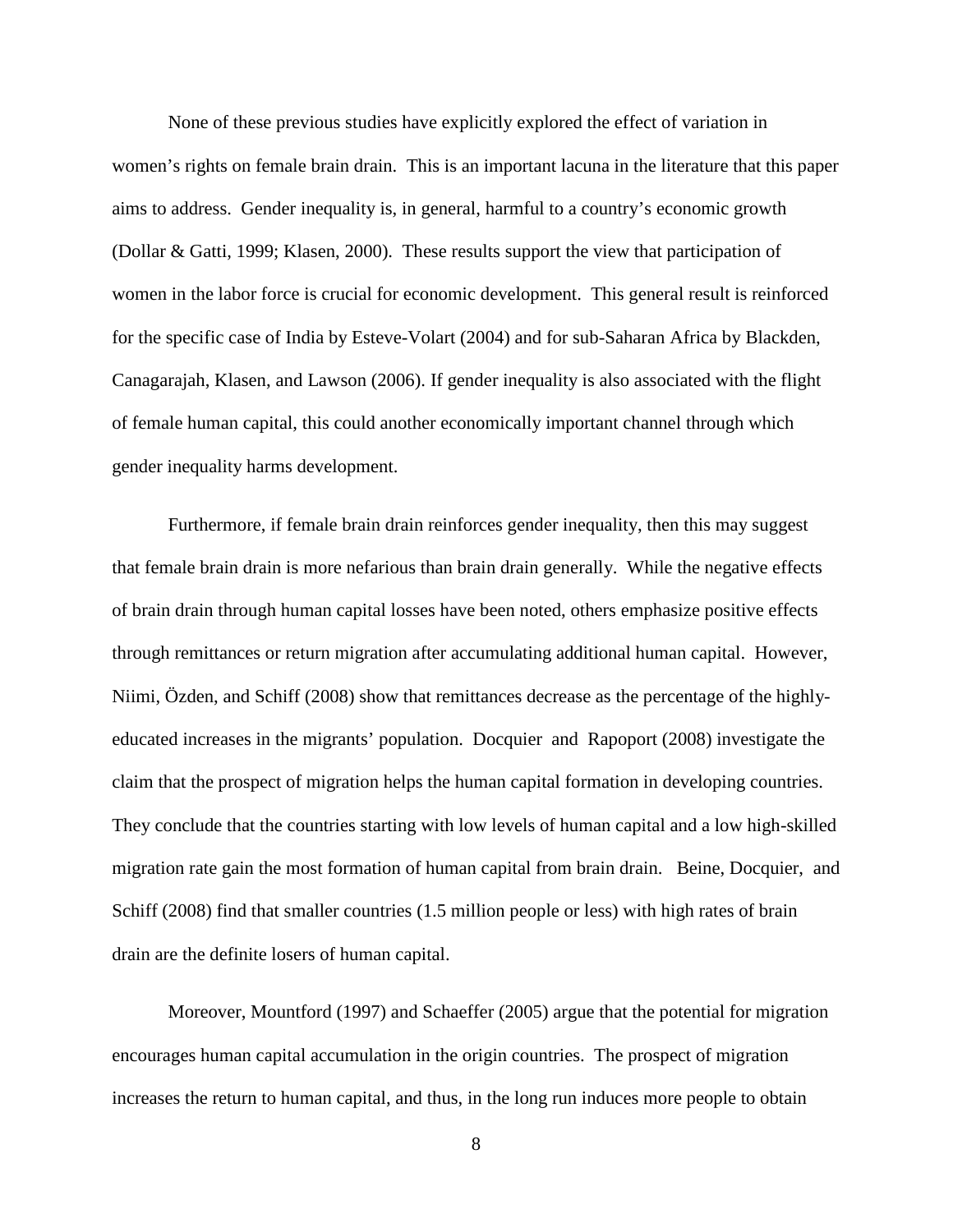more education. [Docquier \(2006\)](#page-29-2) argues that a small positive level of brain drain between five and ten percent can be beneficial for the origin countries. However, this may not be the case when brain drain is predominantly constituted by women.

#### **3. Theoretical framework**

The importance of gender has been long overlooked in the economic theory of migration. Pfeiffer, Richter, Fletcher, and Taylor (2007) review the literature and conclude that, given the dissimilar migration patterns of women and men, "[s]eparate modeling approaches allowing for variables that differently affect migration benefits and costs for the sexes may be needed" (p. 18). One contribution of this paper is to address precisely this concern in regards to women's rights in the neoclassical theory of international migration.

Neoclassical economic theory of migration assumes that individuals view the migration decision as a utility-maximization problem. Each individual makes her or his migration decision based on the expected net gains relative to no migration. Here, I follow the framework developed by Borjas (1987), Grogger and Hanson (2011), and Beine and Salomone (2011). A high-skilled individual of gender  $g (= m$  or  $= f$ ), living in country *i*, faces a utility-maximizing problem to decide whether or not to migrate to country *j*. The expected utility function of an individual that lives in country *i* and chooses to remain there is:

$$
u_{ii,g=\gamma(W_i+E_i-D_{i,g})+\epsilon_{ii,g}}(1)
$$

The utility model follows a simple linear function of country-specific wages *W* and other country-specific characteristics *E*;  $\gamma$  is a strictly positive coefficient and  $\epsilon_{ii,g}$  is the unobserved idiosyncratic term. Lastly, the term  $D_{i,q}$  is a gender inequality component that is equal to zero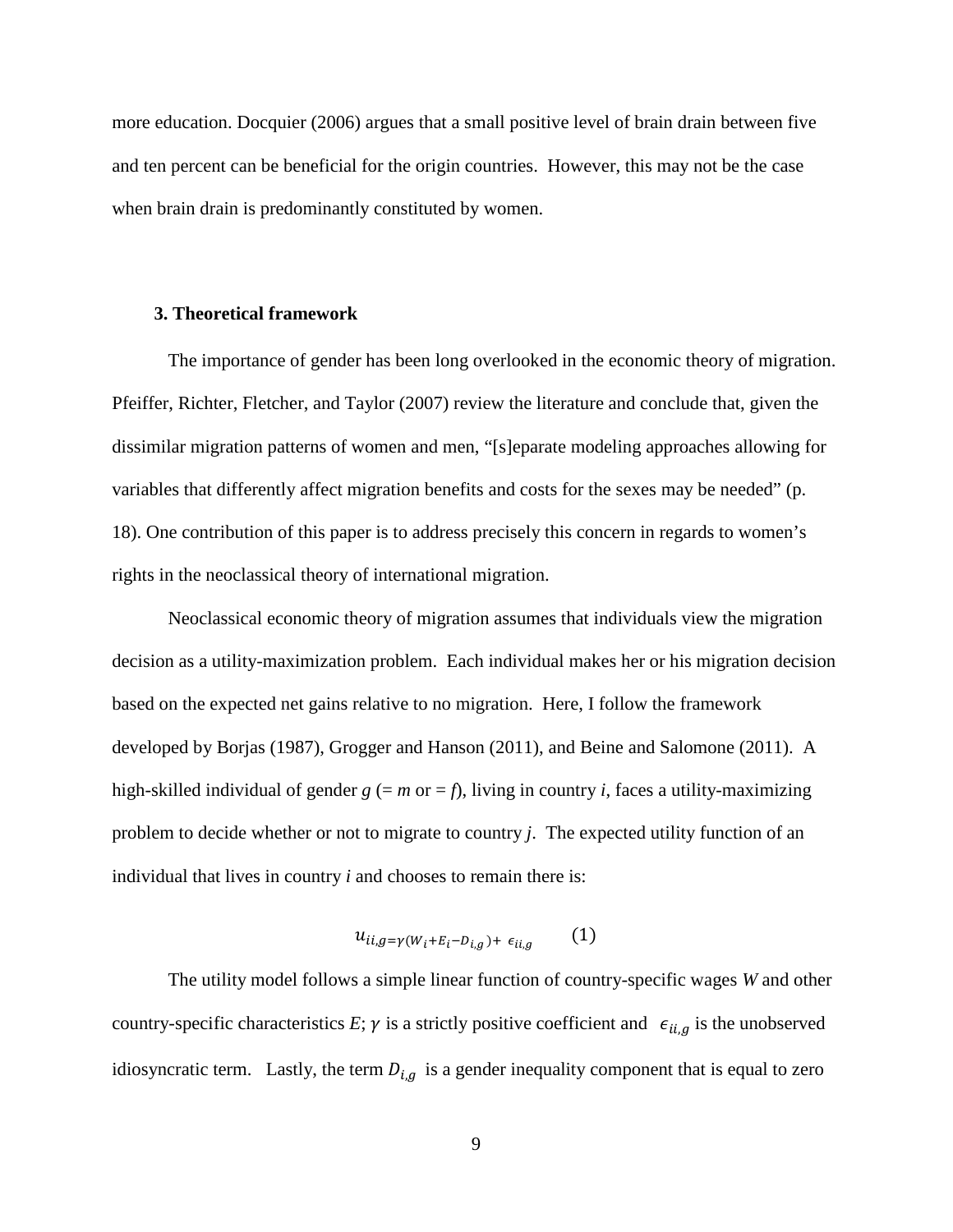for  $g = m$  and non-negative for  $g = f$ . Based on this assumption, a woman residing in a country with a  $D_{i,q} > 0$  enjoys lower utility than of a man with the same wage. By assumption, there is no gender wage differential. However, the linear form of the utility function means that  $D_{i,g}$  can be interpreted to, in part, include such a wage differential.

The expected utility function of an individual from *i* migrating to country *j* is:

$$
u_{ij,g=\gamma(W_j+E_j-C_{ij,g})+v_{ij,g}} \quad (2)
$$

 $C_{ij,g}$  is the cost of migrating from country *i* to *j*. Since the empirical analysis below will examine migration flows to OECD countries, the gender inequality is normalized to zero for all OECD destination countries.

The costs associated with migrating to  $j$  include the monetary cost of moving<sup>[7](#page-8-0)</sup>, the opportunity cost of moving, the challenges of learning a new language, the psychological cost of moving and many other observable and unobservable factors. Beine and Salomone (2011) argue these costs can affect women and men differently. Here, I define the cost function for women to be a strictly increasing convex function of gender inequality:

$$
C_{ij,f} = f(T_{ij,f}, D_{i,f}) \tag{3}
$$

$$
\frac{\partial C_{ij,f}}{\partial D_{i,f}} > 0 \tag{4}
$$

 $\overline{a}$ 

<span id="page-11-0"></span><sup>7</sup> Some examples for the monetary cost of moving includes: the cost of obtaining a passport, the cost of travel to the destination country and other monetary costs of adjusting to the new environment.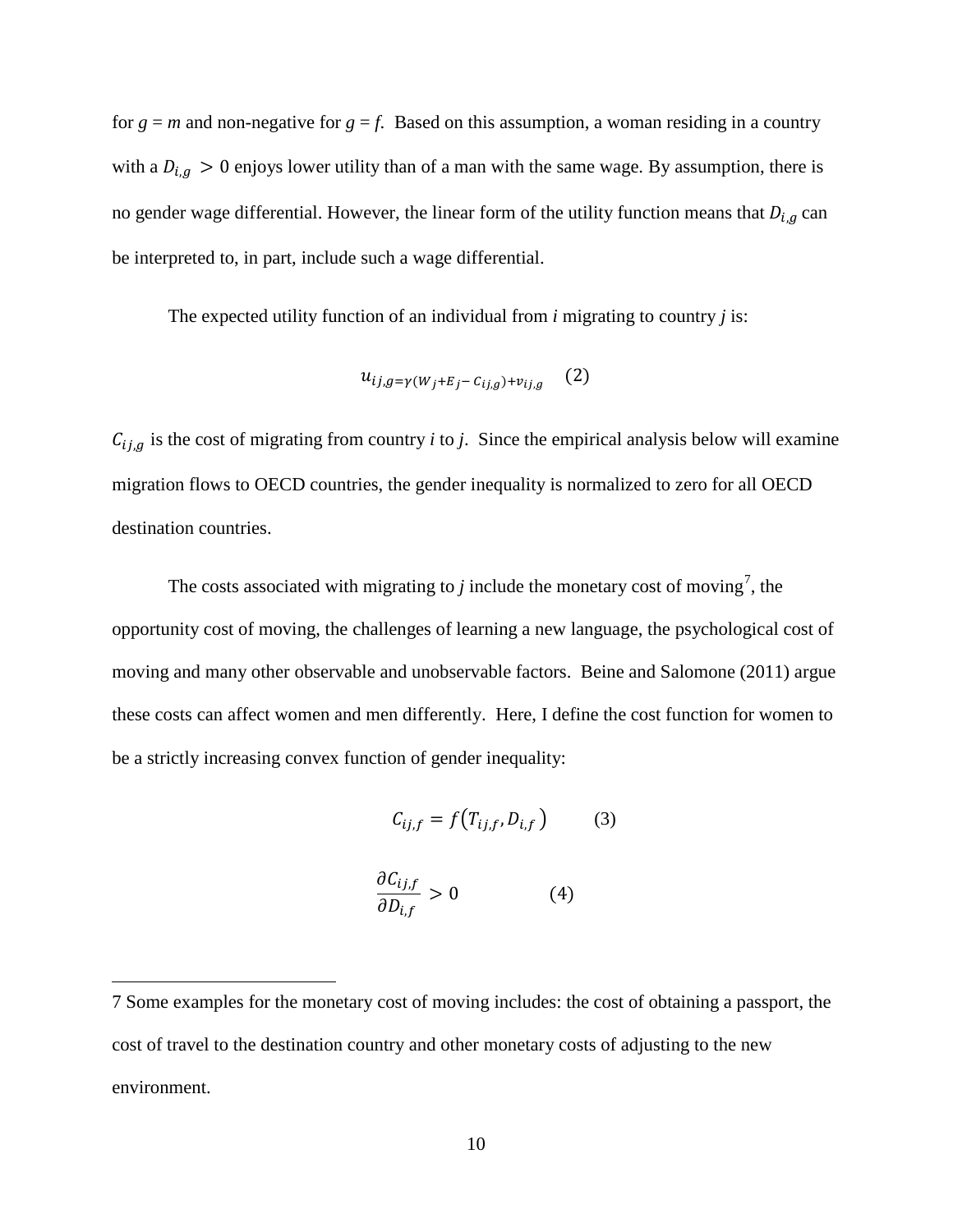$$
\frac{\partial^2 C_{ij,f}}{\partial D_{i,f}^2} > 0 \tag{5}
$$

 $T_{ij,f}$  is the other factors (other than gender inequality) that affect migration costs for women which I assume they would be similar to those costs fort men. These costs could be proxied by cultural and geographical proximities between origin and destination countries. I assume that as the level of gender inequality increases, the cost of migration for women increases at an increasing rate<sup>[8](#page-11-0)</sup>, (5). This is plausible if, as gender inequality worsens (or women's right decrease) the barriers to migration accumulate from primarily cultural norms (e.g., discouragement from family and friends); to norms and legal restrictions (e.g., difficulties in obtaining a passport); and then eventually to the lack of basic protection from the threat of physical harm or death (e.g., a woman's husband can physically restrain her with impunity). On the margin, each of these barriers seems to present increasingly large costs. From this, the net gain from moving from country *i* to *j* would be:

$$
NG_{ij,g} = \gamma (W_j - W_i) + \gamma (E_j - E_i) + \gamma D_{i,f} - \gamma (C_{ij,g}) + \tau_{ij,g}
$$
 (6)

Following the results from McFadden (1984) and assuming  $W_{j,g} = e^{\mu_0 + \theta_{j,g} 9}$ , the log odds of migrating to *j* rather than staying in an origin country *i* are,

$$
\ln \frac{M_{ij}^g}{M_i^g} = \gamma (W_j - W_i) + \gamma (E_j - E_i) - \gamma (C_{ij,g}) + \gamma D_{i,f} \quad (7)
$$

<sup>9</sup> In  $W_{j,g} = e^{\mu_0 + \theta_{jg}}, \mu_0$  is the mean of wage and  $\theta$  is the standard deviation.

<span id="page-12-0"></span><sup>&</sup>lt;sup>8</sup> Here, I assume that the net costs increase with lack of women's rights, though some individual costs may not.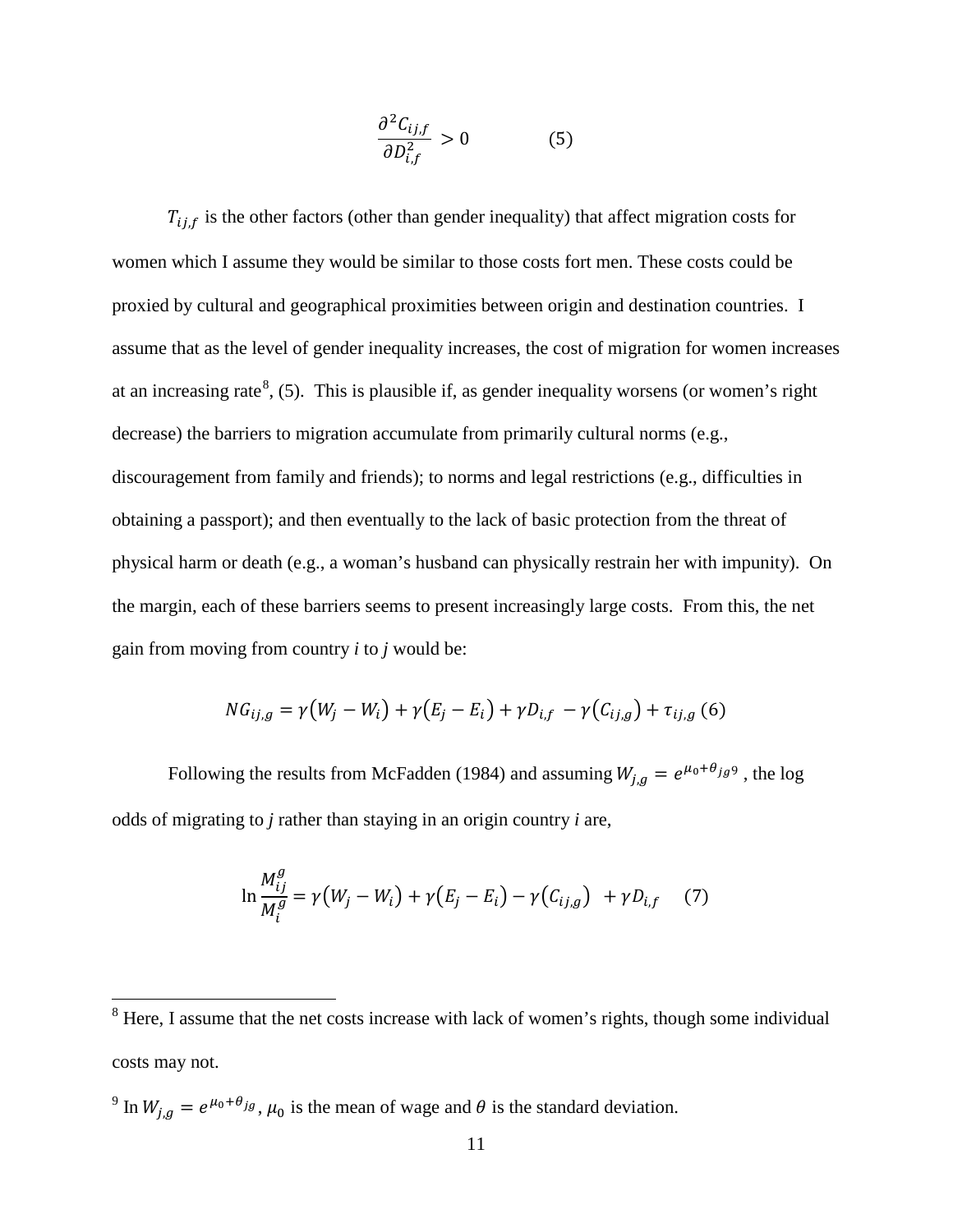where  $\frac{M_{ij}^g}{M_g^g}$  $M_i$  $\frac{dy}{dx}$  is the proportion of population of gender group *g* that migrates from country *i* to country *j*.  $M_i^g$  is the population share of gender group *g* in country *i* that remains in *i*. By subtracting of the log odds of migration rates of men from women, we arrive at:

$$
\ln \frac{M_{ij}^f}{M_i^f} - \ln \frac{M_{ij}^m}{M_i^m} = -\gamma (C_{ij,f} - C_{ij,m}) + \gamma (D_{i,f}) \tag{8}
$$

The left hand side of the formula is the difference between the log of female and male high-skilled migration rates. This is equivalent to the log of the ratio of female migration rates to male migration rates. Based on the above formula this ratio which I will refer to as the female brain drain ratio is related to gender inequality in the origin country.

Differentiating (8) with respect to gender inequality:

$$
\frac{\partial}{\partial D_{i,f}} \left( \ln \frac{M_{ij}^f}{M_i^f} - \ln \frac{M_{ij}^m}{M_i^m} \right) = -\gamma \left( \frac{\partial C_{ij,f}}{\partial D_{i,f}} \right) + \gamma \quad (9)
$$

In (9),  $\gamma$  is positive and based on (3), the right hand side of (9) is positive if  $\frac{\partial C_{ij,f}}{\partial D_{i,f}} < 1$ and is negative if  $\frac{\partial C_{ij,f}}{\partial p}$  $\frac{\partial C_{ij,f}}{\partial D_{i,f}} > 1$ . At low levels of gender inequality,  $\frac{\partial C_{ij,f}}{\partial D_{i,f}}$  $\left. \sigma \nu_{i,f} \right.$ is relatively small. Alternatively, at high levels of gender inequality  $\frac{\partial C_{ij,f}}{\partial p}$  $\left. \partial D_{\textit{i},f} \right\rangle$ will be a relatively large. As a result, at lower levels of gender inequality, the right hand side of (9) will be larger and, perhaps, positive. On the other hand, at higher levels of gender inequality, the right hand side of (9) will be smaller and more likely negative. Consistent with this nonlinear relationship is the scenario where, starting from low levels of gender inequality, a decrease in gender inequality is associated with increases in the female brain drain ratio; while at higher initial gender inequality levels the effect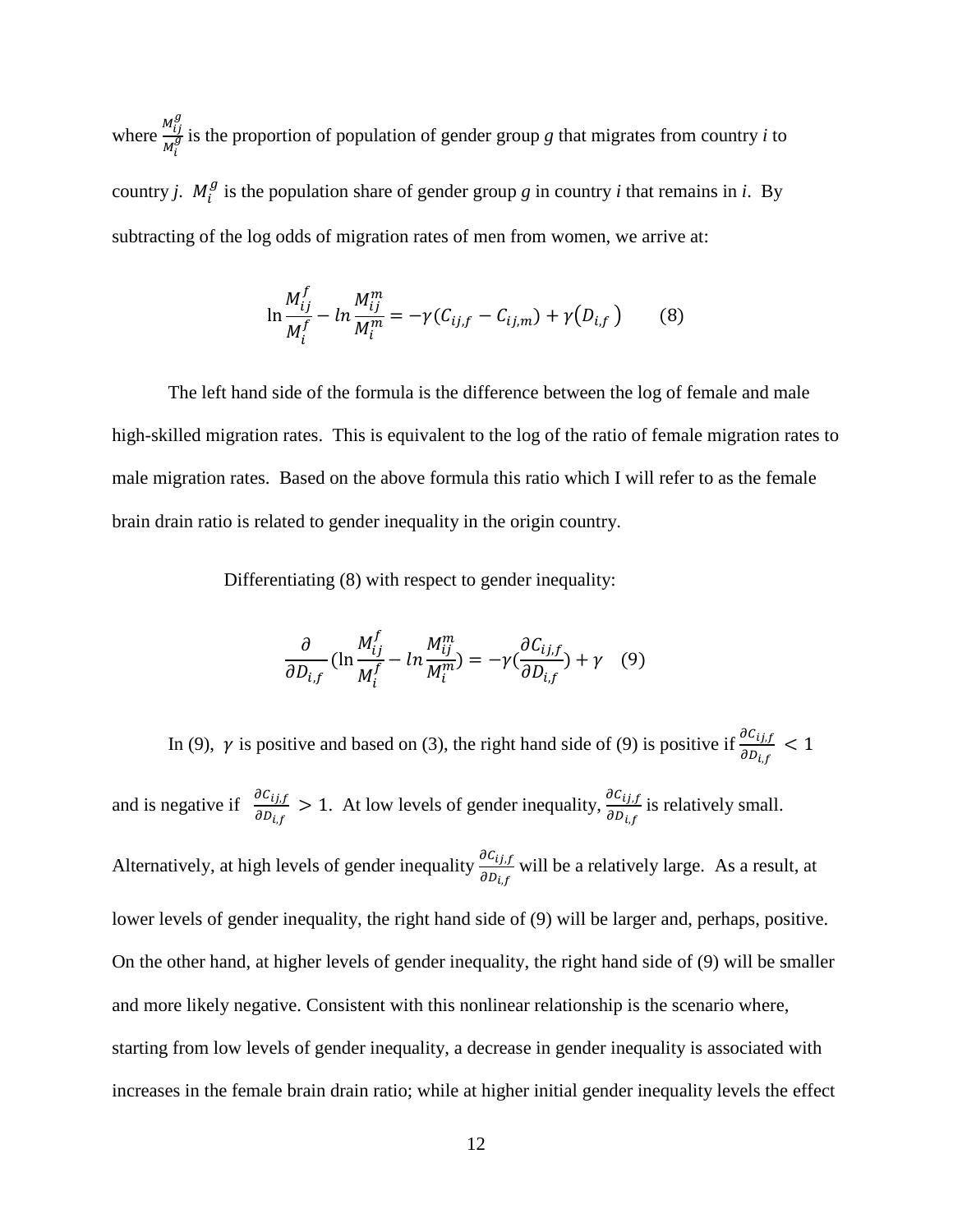is reversed. In other words, an increase in gender inequality increases the female brain drain ratio unless the gender inequality predominantly manifests as an increased cost of migration for women.

I use the index of women's rights as an inverse proxy for gender inequality against women in origin countries. Lower levels of support for women's rights correspond to higher levels of gender inequality and higher levels of women's rights correspond to lower levels of gender inequality. One scenario consistent with the model's predictions occurs where, starting from very low levels of women's rights, an increase in women's rights in an origin country increases the female brain drain ratio while becomes negative at higher levels of women's rights. The empirical findings confirm this result.

#### **4. Data and empirical work**

## 4.1 *Dependent Variable*

The dependent variable of interest is the natural log of female-to-male brain drain ratio. This variable is constructed from the dataset gathered by [Docquier et al. \(2009\)](#page-30-3) based on census data from OECD countries in 1990 and 2000. This dataset excludes migration flows from south to south, which contains some of the large immigrant receiving countries such as South Africa, members of the Gulf Corporation council, and some East Asian countries including Hong Kong and Singapore. Because there is such a small number of educated migrants between these countries, they argue that their dataset covers 90 percent of the highly educated migration around the world.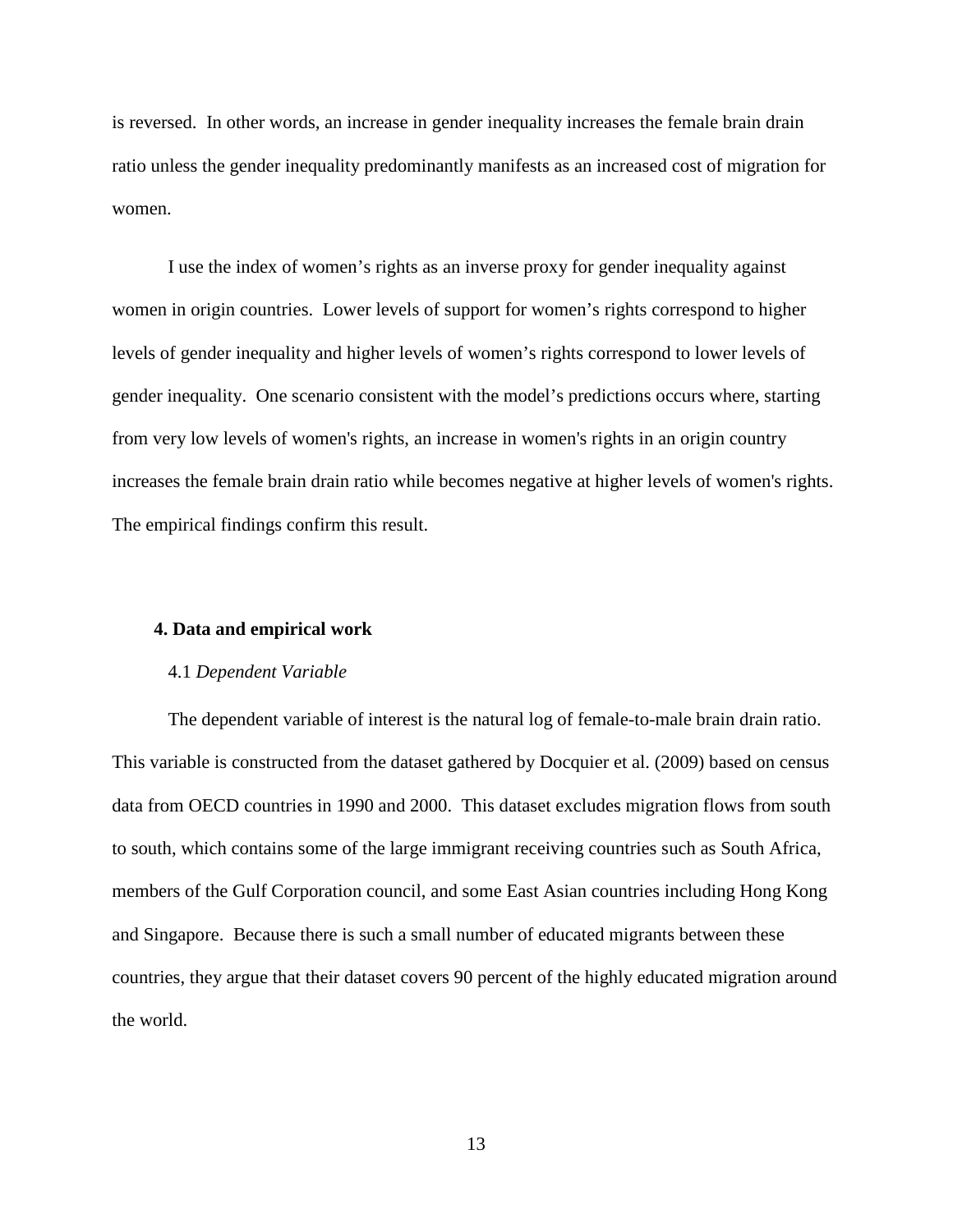[Docquier et al. \(2009\)](#page-30-3) combine data from census and population surveys in OECD countries in 1990 and 2000. Their data covers 195 origin countries in 2000 and 174 origin countries in 1990. They focus on the population over the age of 25 in an attempt to exclude students from their data. Migrants are identified by their country of birth rather than their citizenship status. Migrants are categorized by level of education (low-, medium-, or highskilled) and gender. In this data set high-skilled, medium-skilled, and low-skilled refers to individuals with at least post-secondary education or higher, completed upper-secondary, and less than upper-secondary education respectively. The data are aggregated from all OECD countries and used to calculate the stock of migrants in each category from each specific source country. Docquier et al. (2009) compute migration rates by finding the proportion of migrants from each source country compared with all nationals of the source country that hold the same level of education and the same gender.

Based on this the dependent variable "female brain drain ratio" is calculated as follows:

$$
female\ brain\ drain\ ratio_{i,t} = \ln\left(\frac{female\ high-skilled\ migration\ rates_{i,t}}{male\ high-skilled\ migration\ rates_{i,t}}\right) (10)
$$

Where *i* stands for country of origin and *t* is the year that data is collected, 1990 or 2000.

#### *4.2 Independent Variables*

*Women's rights:* The Cingranelli-Richards (CIRI) Human Rights Database contains various annual human rights indexes developed primarily by using US State Department Country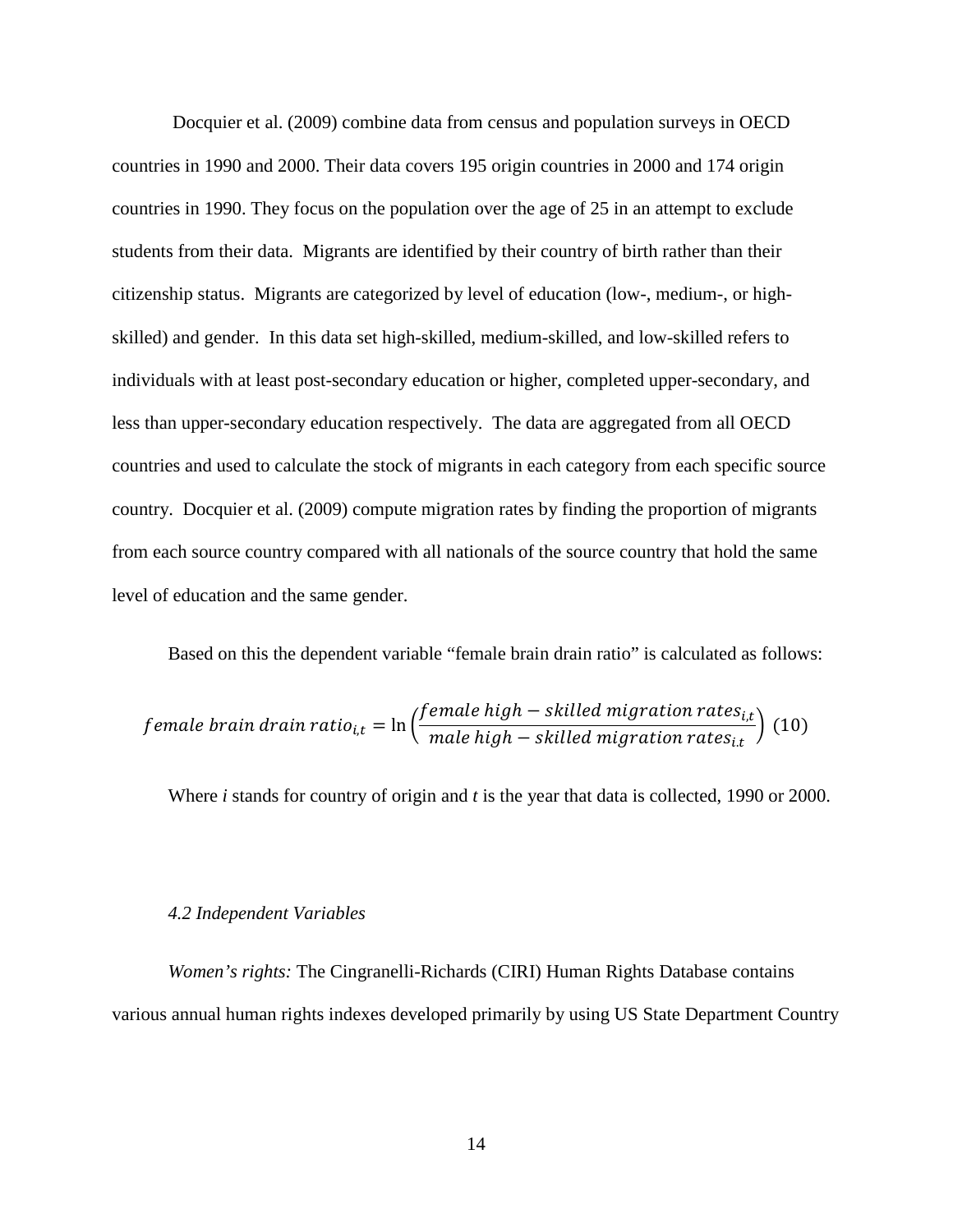Reports on Human Rights Practices<sup>[10](#page-12-0)</sup>. The coders focus on the human rights practices of governments which are defined as human rights related actions of a government and all its agents rather than only focusing in government policies. In other words, in the evaluation of the US State Department Report for a country in a specific year the focus would be on actual government human rights practices rather than focusing on the referrals for human rights protection in a country's constitution.

CIRI publishes three indexes concerning the status of women: women's social rights, women's economic rights, and women's political rights. Each of these indexes varies from 0 to 3. A 0 value implies that women's rights are not recognized at all by law (high degrees of gender inequality against women are present both culturally and by law) and 3 if they are fully recognized and the government thoroughly enforces those laws [\(Cingranelli & Richards, 2010\)](#page-29-3). For the intermediary values; a score of 1 implies that a government has very weak laws and little enforcement; a score of 2 implies that there are adequate laws but that enforcement is weak.

The women's economic rights index focuses on the right to get and choose a job without a husband or male relative's consent. It also includes the equality in hiring, pay, promotion, and job security in the workplace. Moreover, this index includes the freedom from sexual harassment at work, as well as the right to work at night, in dangerous conditions, and in the military and police force. Women's political rights include the right to vote and engage in

<span id="page-16-0"></span><sup>&</sup>lt;sup>10</sup> Reports covering the years from 1993 to 1999 (issued from 1994 to 2000) can be found at: http://www.state.gov/www/global/human\_rights/hrp\_reports\_mainhp.html Reports covering the years 2000 to the present (released from 2001 on) can be found at: http://www.state.gov/g/drl/hr/c1470.htm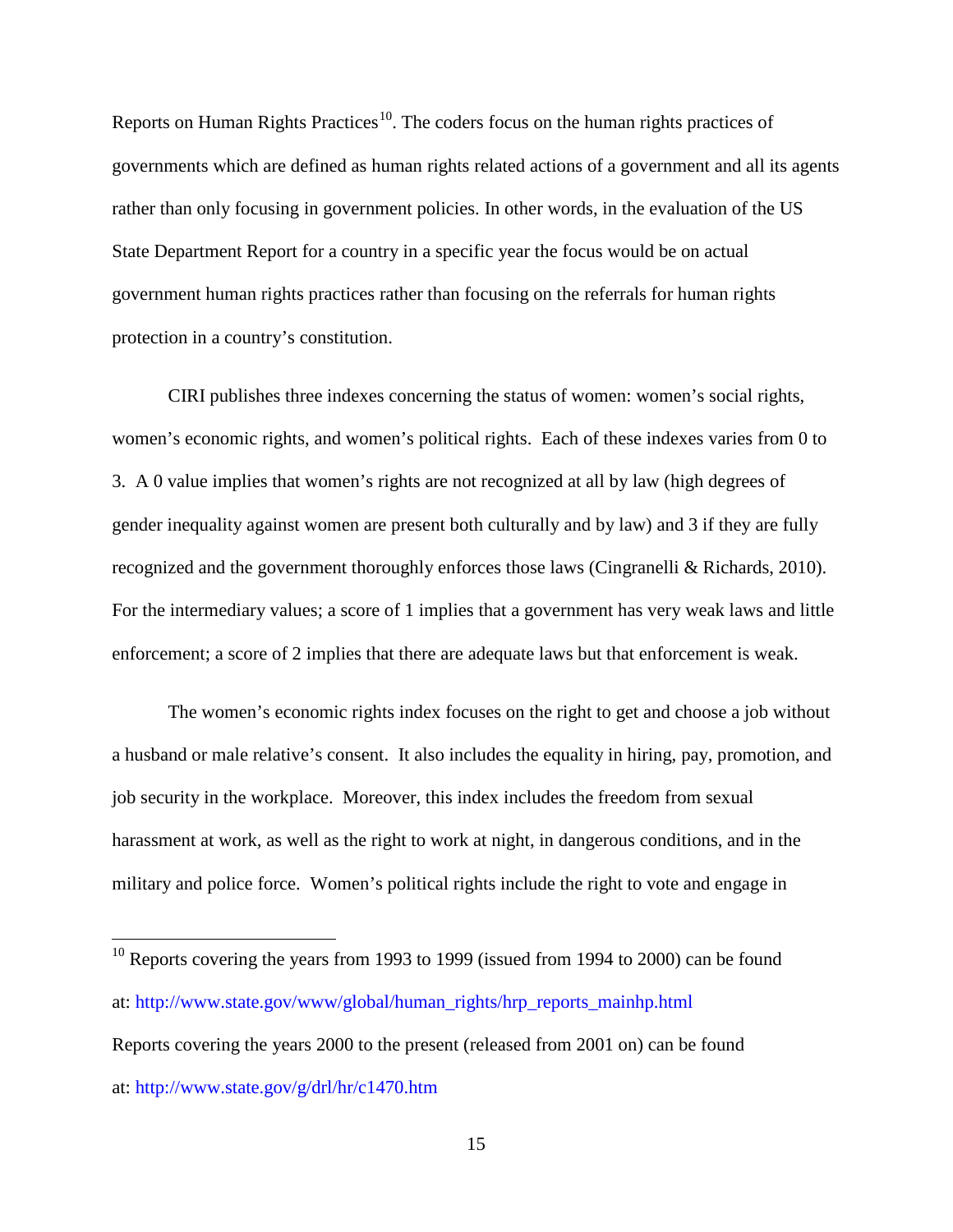political activities such as running a political office, hold government positions, join political parties, and petition government officials. Women's social rights consider gender inequalities in inheritance, marriage, and divorce as well as the women's rights to travel, obtain education, and choose a residence. This index also takes into account a variety of other freedoms including genital mutilation and forced sterilization [\(Cingranelli & Richards, 2010\)](#page-29-3). To calculate a comprehensive women's rights variable, I add the three different indexes from the CIRI dataset. I then add one to the resulting sum. This creates a comprehensive score that is on the interval of 1 to 10.

*Unemployment rate:* In the migration literature, the unemployment rate has been often referred to as a push factor in the developing countries. I use the origin countries' unemployment rates from [World Bank](#page-32-0) (2012a) as a proxy to show the job market characteristics. A high level of unemployment is likely to provide an incentive to migrate especially in the case of the high-skilled individuals.

*Number of conflicts:* Residing in a country with high number of conflicts is likely to incentivize migration. The number of conflicts variable counts the conflicts in each specific country in which the government of the country is involved. (Gleditsch et al. 2002)

*Internet users per 100 population:* Higher number of internet users might be associated to higher probability to migrate due to higher exposure to information especially about other countries and possible job opportunities. The variable here counts the number of internet users per 100 people in each country. World Bank (2012b)

*Geographic characteristics of origin countries:* I use dummy variables for *landlocked*  and *small island* countries from Mayer and Zignago (2011). Countries that are landlocked are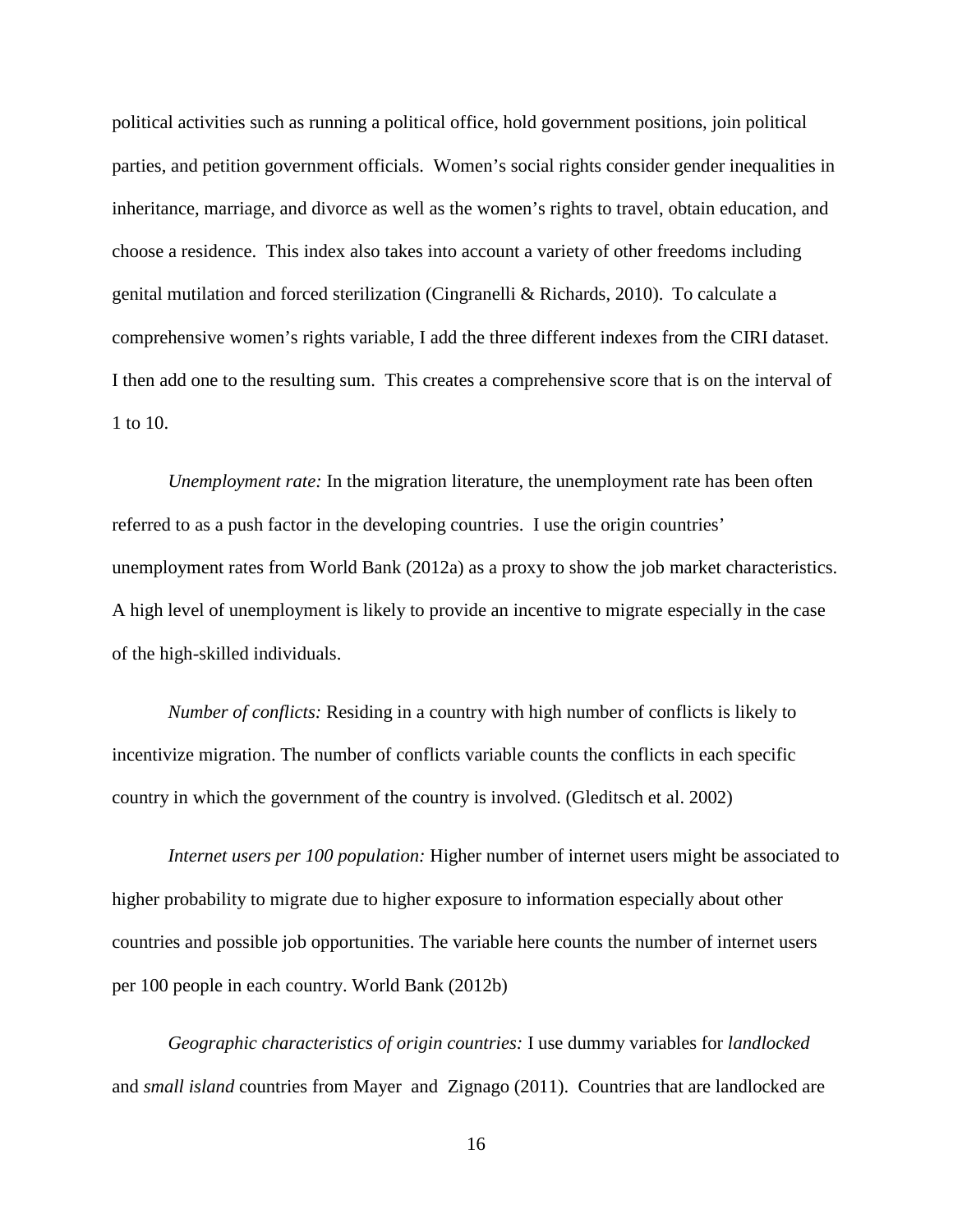geographically isolated and have shown lower migration flows in general. [Docquier, et al.](#page-30-4)  [\(2012\)](#page-30-4) use this variable as a proxy for geographically disadvantaged countries. Also, small islands have a much higher migration flows and have shown very different behavior in migration analysis. [Docquier \(2006\)](#page-29-2) reports that the brain drain rates from the small islands are typically higher than from other countries.

*Cost factors:* Colonial relationships lower the costs of migration. To control for this, I follow Mayer and Zignago (2011) and construct two dummy variables. First, countries that have been a colony of OECD countries are more likely to have similar cultures, religions and/or institutions. Colonizer countries often have a similar system of education, a high cultural influence, and a historically higher stock of migrants from the colonized countries. Having a similar education system eases finding a job in the destination country due to the likelihood of acceptance of documentation and skill sets. Also, cultural similarities make the transition process easier for immigrants. A network of previous migrants from the home country in the destination country reduces the monetary and non-monetary costs of migration. A *colony dummy* takes the value of one for countries that have been a colony of an OECD country; zero otherwise. Second, if individuals already speak the languages that are commonly spoken in OECD countries, then cost to migrate is lower for similar reasons. A *language dummy* takes the value of one if 20 percent or more of the population in the origin country speak English or French (Mayer & Zignago, 2011). The summary statistics of all the variables are in table 1.

# (Table 1 here)

# *4.3 Instrumental Variables*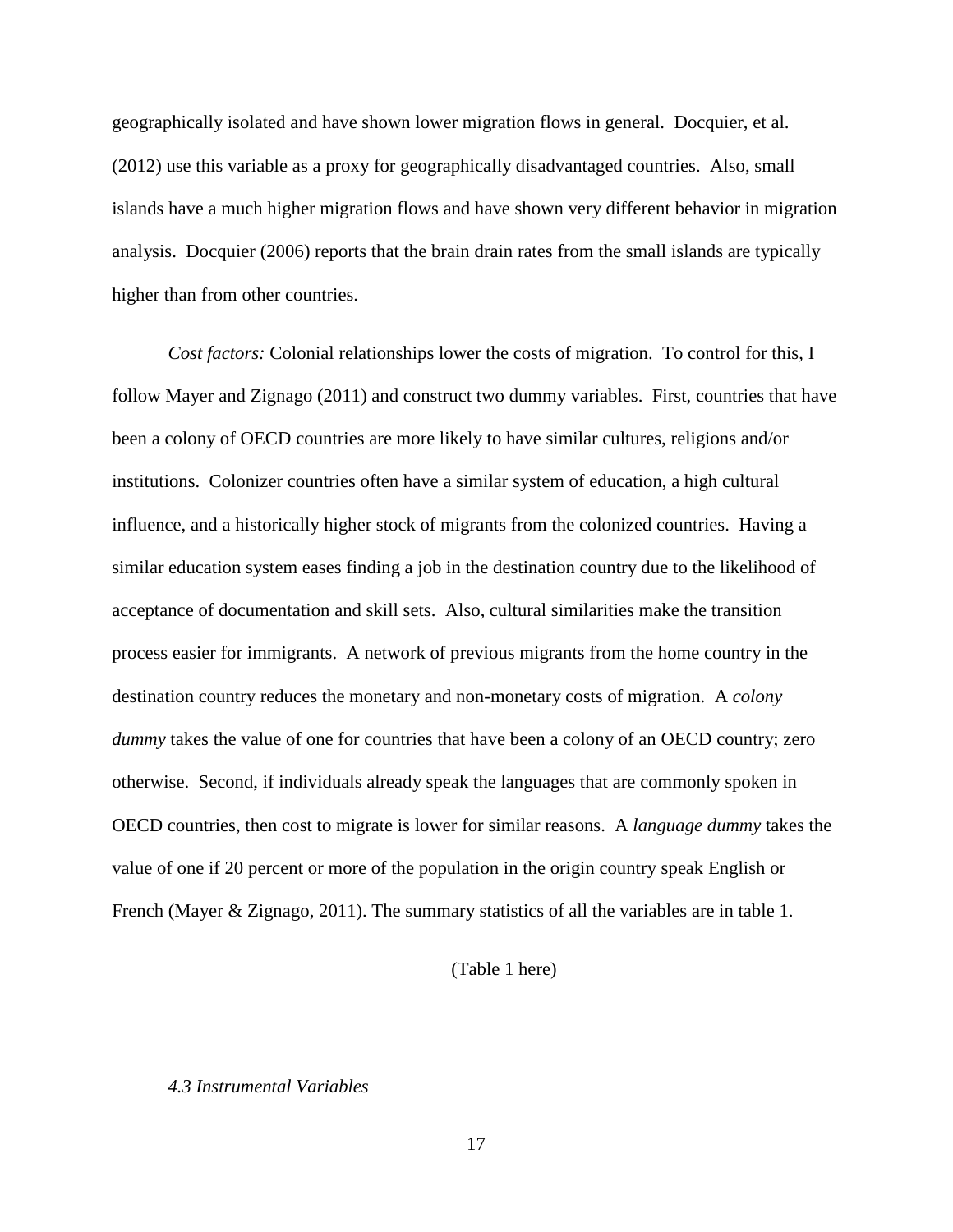One concern in addressing social effects, such as women's rights in this paper, is the presence of unobservable effects. It is possible that unobservable social conditions and cultural institutions affect women's rights and the female brain drain ratio. The Hausman test for endogeneity of women's rights in my regressions can be rejected at the 10% but not at the 5% level. I use instrumental variables for women's rights and its square to overcome the potential for endogeneity. Instrumental variables should be first, highly correlated with the endogenous variable (women's rights); second, they should be uncorrelated with error term. In other words an ideal instrument should affect the dependent variable (here female brain drain ratio) only through the channel of women's rights. The instrumental variables here consist of GDP per capita, a polity variable and the civil liberties index. Fernandez (2009) finds a strong positive relationship between per capita wealth and women's rights in the United States. Focusing on a key economic right, property rights, she investigates the simultaneity of economic development and improvements of women's rights. She argues that lower fertility and capital accumulation affect the balance between men's two conflicting interests as husbands versus fathers, which finally lead men to favor greater rights for women. The empirical test on married women earning property rights in the U.S. states between 1850 and 1920 confirm the theoretical model. Following her results, I use the levels of GDP per capita as instrumental variable for women's rights. *Gross Domestic Product per Capita* data is obtained through the [World Bank \(2012c\)](#page-32-1). While GDP is highly correlated with women's rights it affects women and men's migration rates in the same way. Consequently, one can expect that GDP affects female brain drain ratio only through women's rights channel.

Similarly, the political situations in a country can affect women's rights. Democratic countries have stronger institutions to protect women's rights. A country where individuals do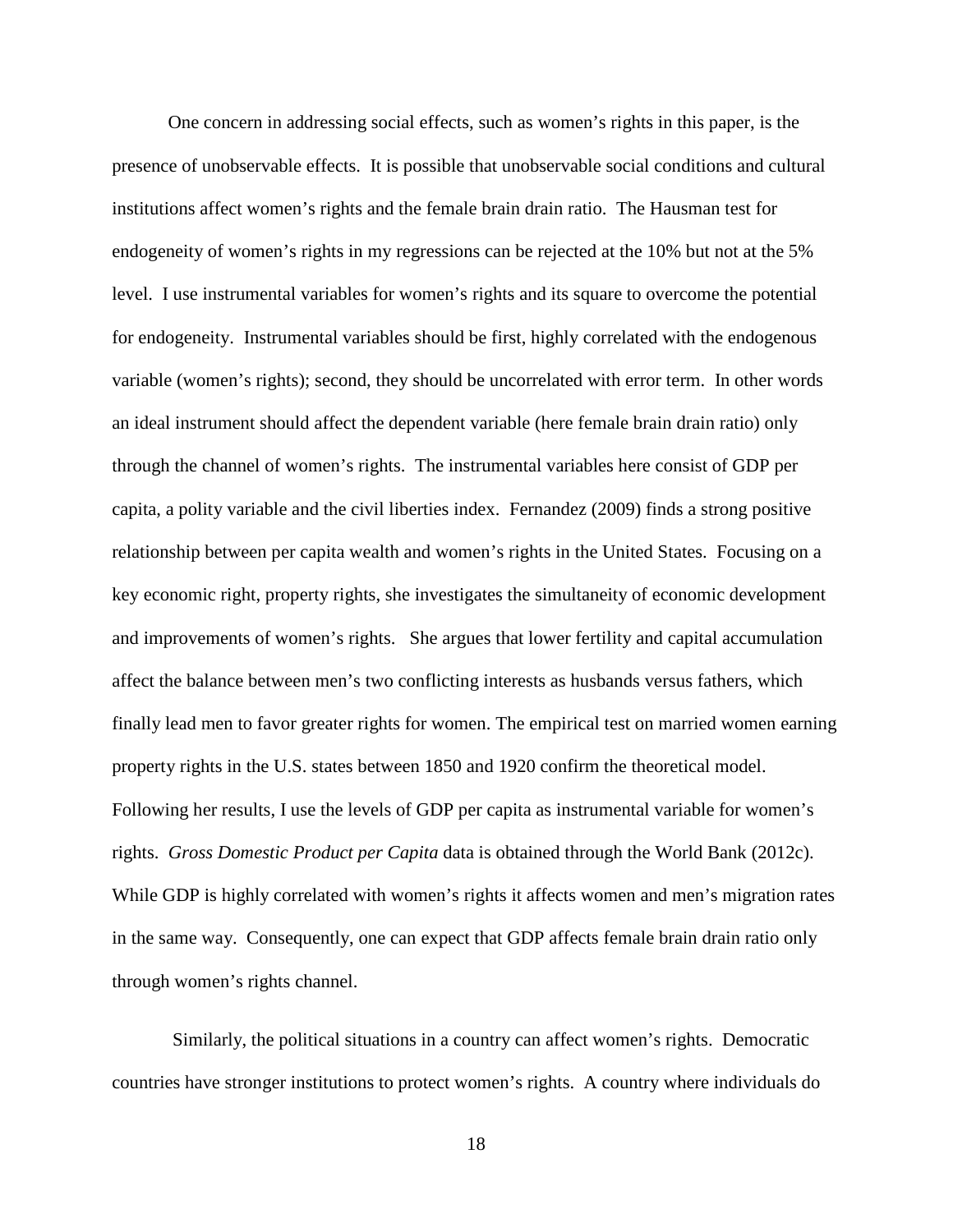not have the freedom to speak for themselves is less likely to provide a desirable environment for women. *The origin countries' political factors (Polity)* variable is the proxy for the level of democracy in the origin country. It is the revised combined polity score which ranges from -10 to 10, with -10 referring to a strongly autocratic government and 10 referring to a strongly democratic government [\(Marshall & Jaggers, 2002\)](#page-31-1). The third instrumental variable is the civil liberties index.

The countries who lack civil liberties are more often the ones that do not protect women's rights. *The civil liberties index* comes from the annual Freedom in the World report published by Freedom House (Freedom House, 2012). This index varies from one to seven. A score of one indicates the highest level of freedom, and a score of seven refers to the lowest. The Freedom House assigns the civil liberties score based on freedom of expression, assembly, association, education and religion. Table 2 shows the result of estimating women's rights with these three variables. The result shows that, all the coefficients are highly significant along with expected signs. As levels of per capita GDP and Democracy increase, women's rights increase. In contrast, as the index of civil liberties increases (less civil freedom), women's rights decrease.

(Table 2 here)

# *4.4 Econometric Model and Estimation Techniques*

The empirical model is shown below,

Female\_Brain\_Drain\_Ratio<sub>i,t</sub> =  $\alpha+\beta_1 w_{i,t}+\beta_2 w^2_{i,t}+\beta_3 x_{i,t}+\beta_4 z_i+\beta_5 g_i+u_{i,t}$  (11).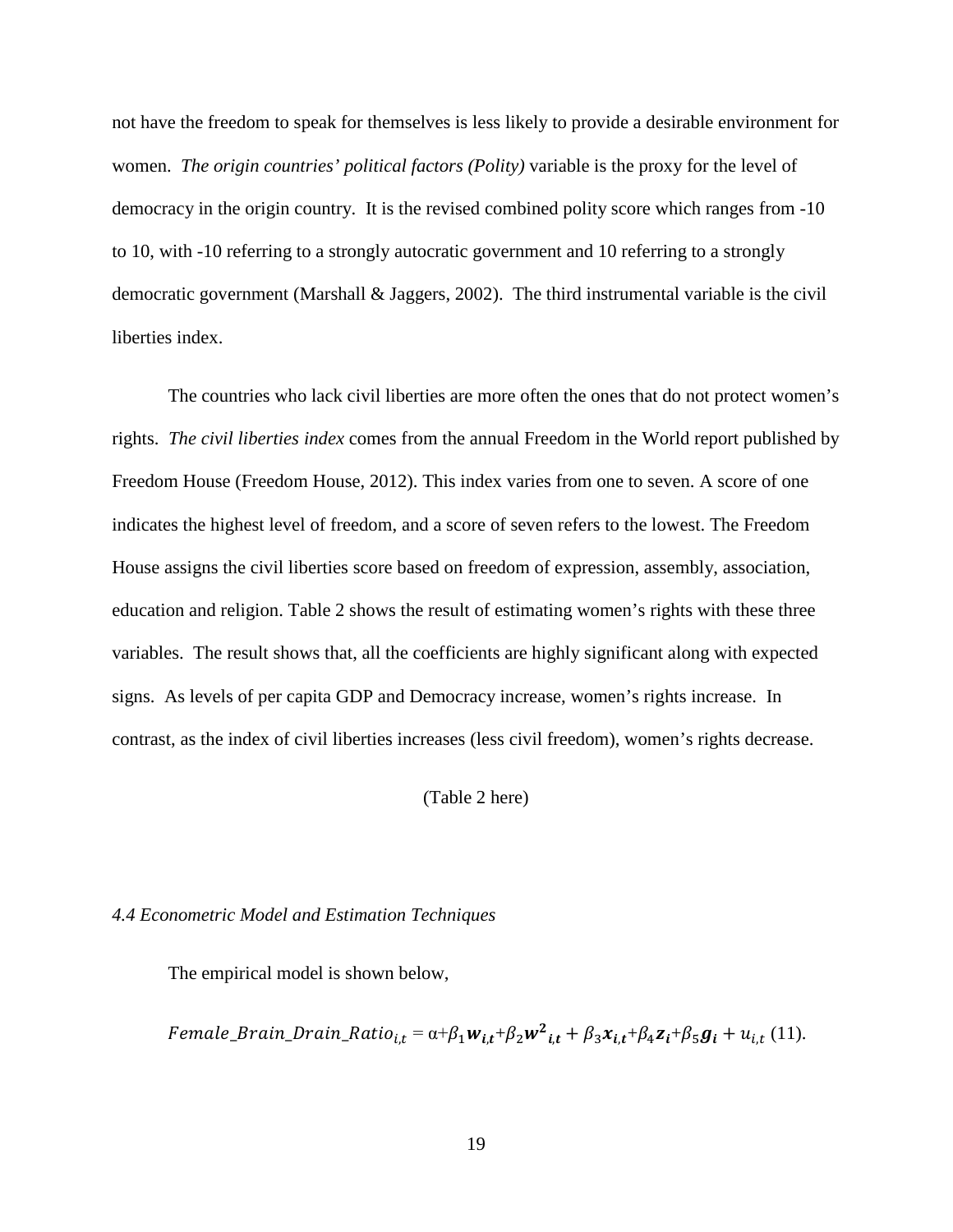In (10), *i* refers to a migrant's origin country and *t* refers to the year (1990 or 2000).  $w_{i,t}$  is the women's rights variable.  $x_{i,t}$  is the vector of origin countries' economic characteristics,  $z_i$  is the cost factors and  $g_i$  are the geographical characteristics of the origin country.

The dependent variable (*Female Brain Drain Ratio*) is the natural logarithm of the female to male brain drain rates. The women's rights variable is a proxy for gender inequality and the variable of interest. Consistent with the predictions of the model in section 3 above, women's rights appear in the empirical model in both linear and quadratic terms. As discussed earlier, this allows for a possibly hump-shaped relationship between women's rights and female brain drain ratio.

I estimate (10) using panel data and both pooled OLS and OLS including the estimation of random effects. Using a fixed effects model here is problematic due to a large number of time invariant variables. Also, Hausman (1978) test supports using the random effect model. The Breusch-Pagan test rejects the null hypothesis of no group (i.e. country) random effects; therefore, random effects estimation is an appropriate method here to correct for serial correlation between the two observations of the same country [\(Breusch & Pagan, 1979\)](#page-29-4). Subsequent to the OLS estimations, I address the potential endogeneity of women's rights with a generalized two stage-least squares estimation using the instrumental variables described in subsection c above.

#### **5. Effects of women's rights on female brain drain ratio:**

Using a panel data pooled OLS and random effects model, I find statistically significant hump shaped effects for the women's rights variable and its square. The results of OLS and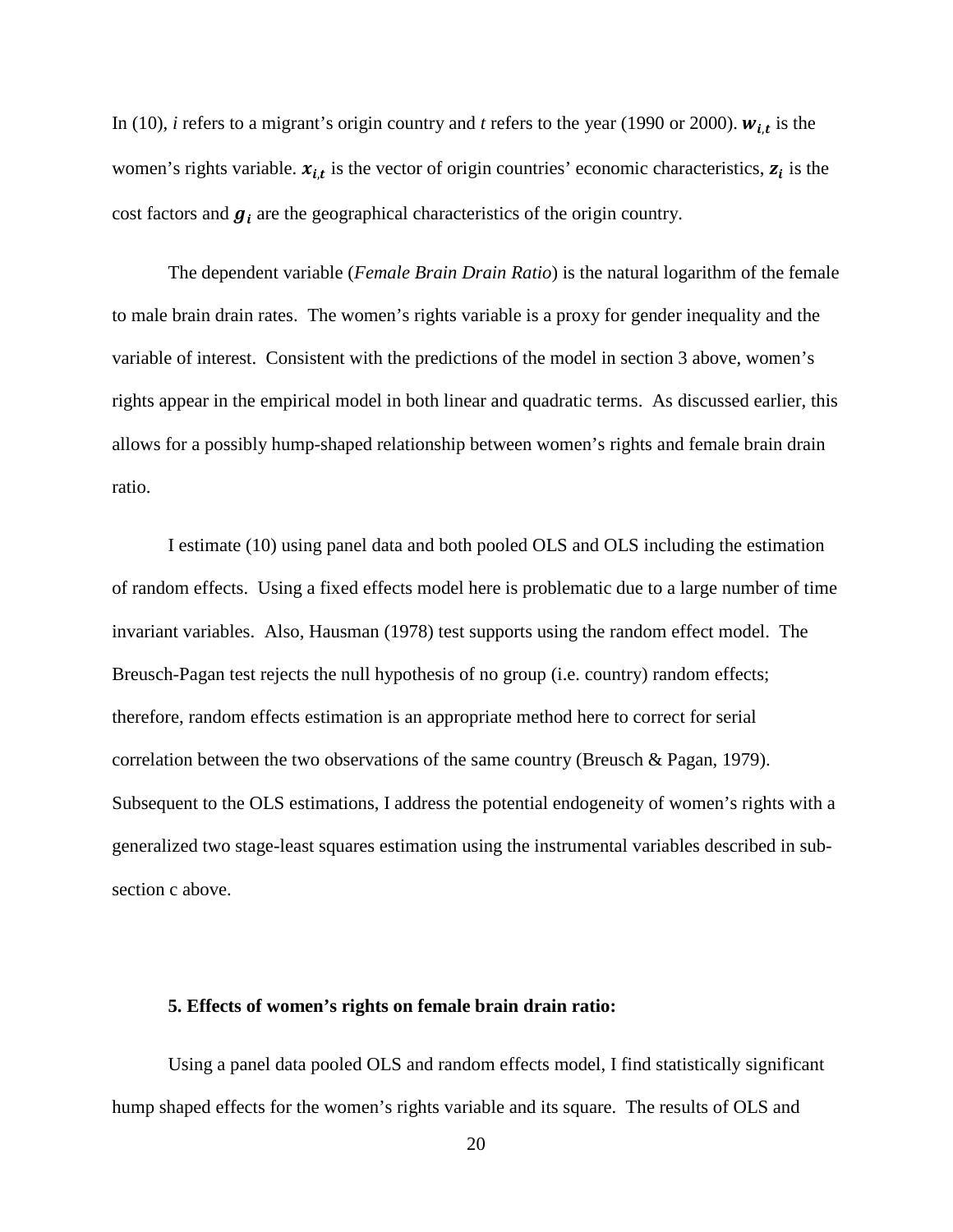random effects estimations are in Table 2. Starting from very low levels of women's rights index, increases in the index lead to increases in the female brain drain ratio. However, at higher levels of women's rights, increases in the index are associated with decreases in the female brain drain ratio. This non-linear relationship makes sense if, at very low levels of human rights, it is often prohibitively costly for females to migrate. They may face onerous legal restrictions or lack of protection from males seeking to prevent their leaving. Once a certain level of protections has been afforded to them, the costs to migration are low enough that many women then decide to leave the oppressive society and migrate where the benefits associated with their human capital are higher. However, as women's rights continue to strengthen, those benefits to migration then tend to decrease. The effect on female brain drain then turns negative.

The first Column of table 3 shows the results of OLS estimation. The unemployment rate variable is statistically significant. The coefficient is negative, which means when unemployment is high, both women and men are looking to find jobs elsewhere so their brain drain rates are closer. However, when unemployment decreases, the female brain drain ratio increases. This suggests that even when the unemployment rate is low in the source economy, women are more likely to migrate than men, hinting that other social factors play key roles in the decision of women to migrate. The landlocked, small island and colony variables are never significant, indicating that those variables are not effective in evaluating the difference between men and women brain drain rates. Controlling everything else the official language dummy is significant and positive, which is consistent with the findings of [Dumont et al. \(2007\)](#page-30-0). Language barriers are one of the important costs of migration. Based on these results, women tend to migrate relatively more than men when they are living in a country with English or French as the common language. This is consistent with the hypothesis that women respond to cost variables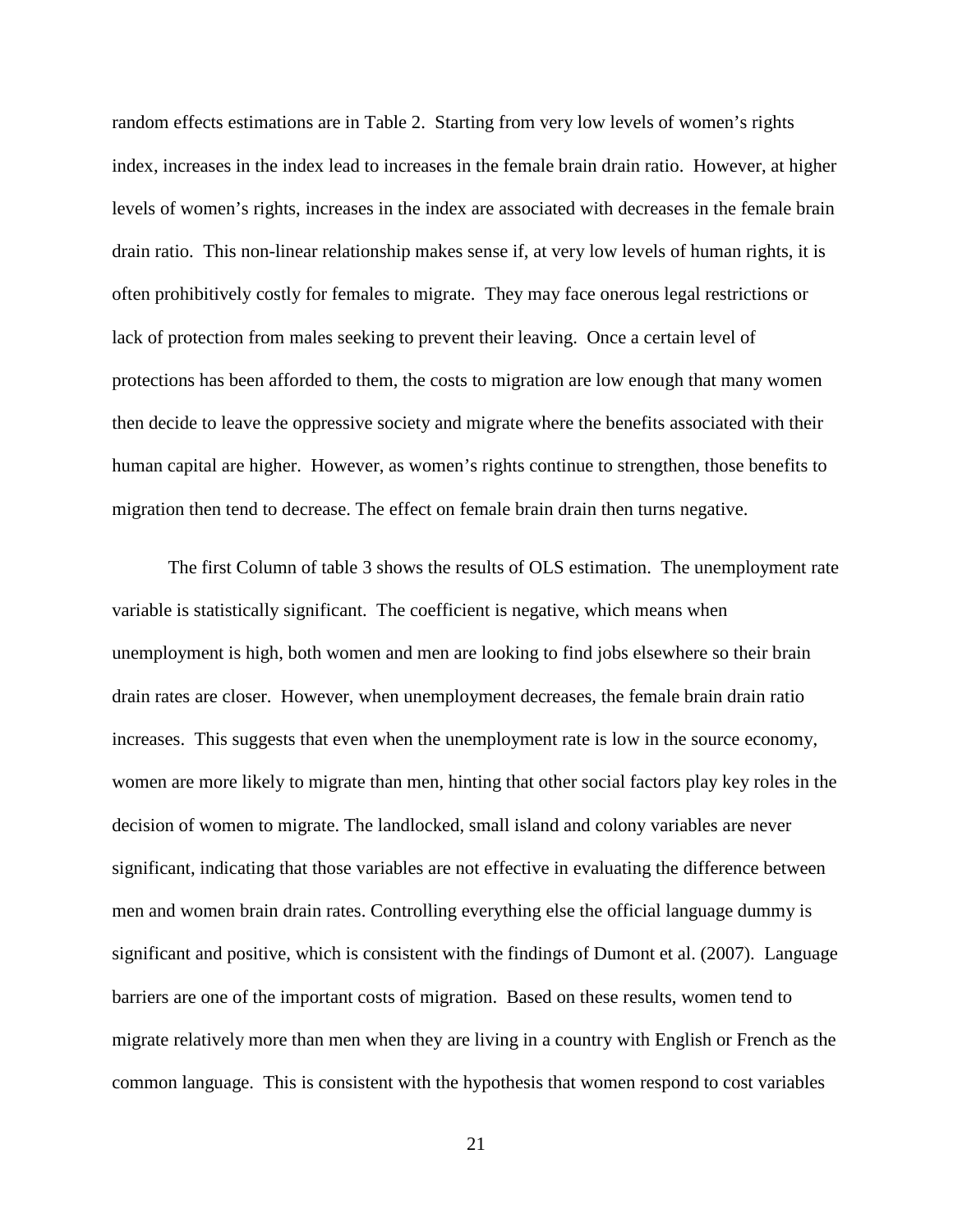differently. Column 2 of table 3 shows the random effect estimation results. The result from random effect estimation is very similar to pooled OLS results.

# (Table 3 here)

Table 4 shows the results of regressions with instrumental variables. Using three instruments allows me to check the empirical validity of the instruments to be uncorrelated with error term through over-identification tests. All the first stage F-stats are indeed higher than the commonly recognized threshold of 10 and the instruments also pass Stock and Yogo (2002) weak identification tests. The results of Hansen-Sargan over-identification tests as well as the first stage F statistics are reported in table 4. Hansen-Sargan over-identification test do not reject the null of exogeniety of the instruments. The results of generalized two stage least square estimations are qualitatively similar to those resulting from the random effect and OLS estimations. In table 4 column one, three, and four are estimated using all three instruments. Column 2 is estimated using only GDP and Polity variables as instruments. The results are consistent using different sets of instrumental variables and different exogenous independent variables. In column three and four the results are estimated using number of conflicts and internet users per 100 populations as additional control variables respectively. Residing in a country with high number of conflicts is likely to incentivize migration. However, the estimated coefficient of number of conflicts is insignificant hinting that this variable affects women and men migration behavior in a similar manner. Higher number of internet users might be associated to higher probability to migrate due to higher exposure to information especially about other countries and possible job opportunities. The coefficient of this variable is insignificant as well. (Column 4 of table 3)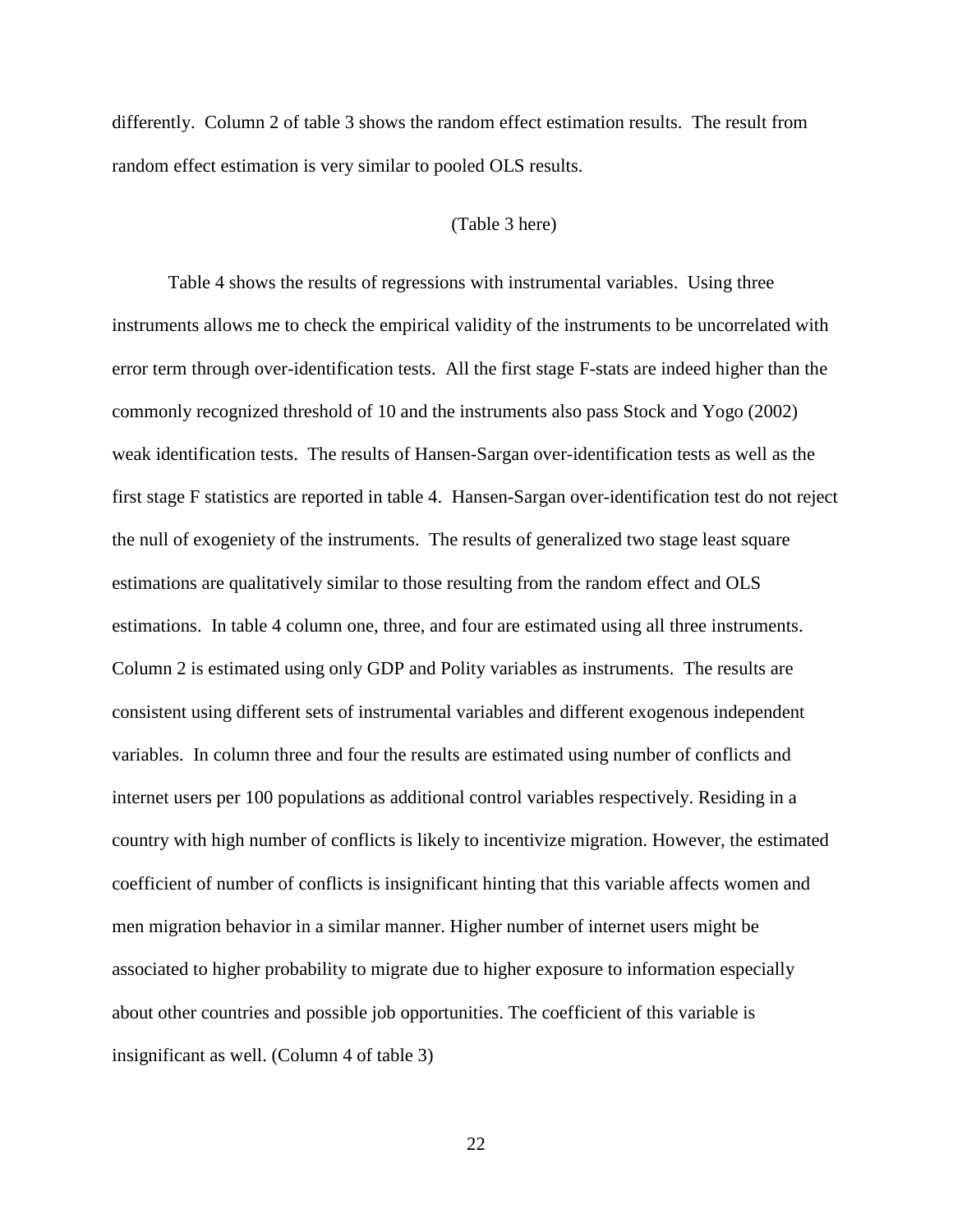In all of the specifications in table 4 the non-linear effects of women's rights on female brain drain ratio reaches a maximum at around the mean value of women's rights variable in both two stage least square and OLS and random effects estimation. While the estimation results with instrumental variables are qualitatively very similar to OLS and random effects estimations, the magnitude of the coefficients on the women's right variable and this variable squared are larger (in absolute value) using instrumental variables. This suggests underestimation of OLS and random effects due to the presence of endogeneity.

Table 5 shows the estimation result using each component of women's rights variable separately. While using each one of the women's social right, women's political rights and women's economic rights separately might cause the potential omitted variable bias, Including all of them in the same regression as it is displayed on column 3 of table 3 might suffer from collinearity due to high correlation between the women's social, political and economic rights variables. Considering the result of estimation with each of women's rights component, it is women's political rights and it's squared that remain significant while the significance of women's economic rights disappears. This might be due to the fact that women's political rights such as women's rights to vote and participate in political activities are usually earned earlier than women's economic rights and women's social rights. And since they are the fundamental rights, they are present if women's social right or women's economic rights are protected in a country. In the sample of countries in this paper, the mean of women's political rights is higher than the mean of women's social or economic rights (1.71 versus 1.31). These results are consistent with Doepke, Tertilt, and Voena (2012).

(Table 4&5 here)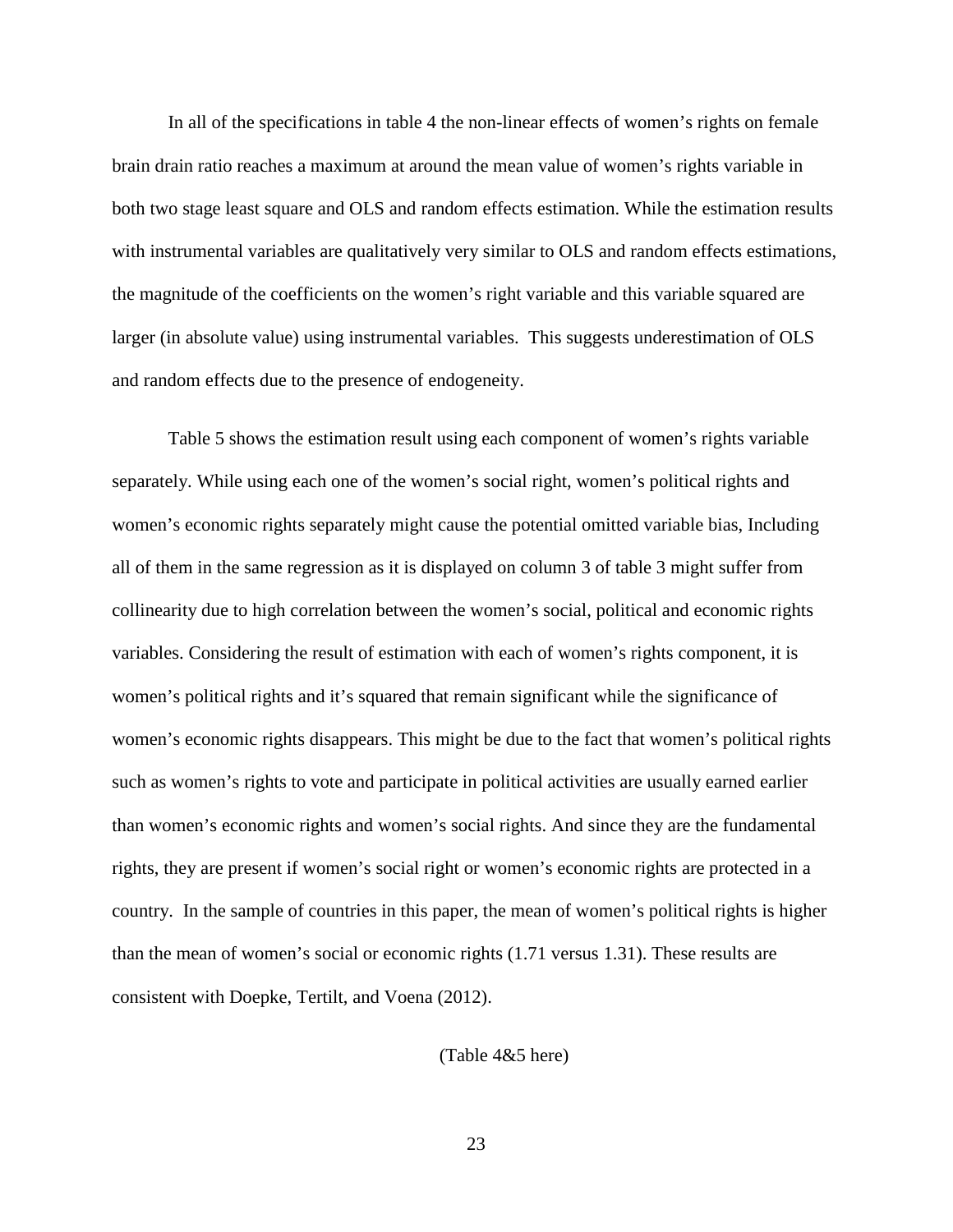Starting from the lowest level of women's rights, increase in women's rights increases the female brain drain ratio. This increase dampens and eventually reaches a peak at around a point where the women's rights index is 5.17. This point, which also coincides with the mean value of women's rights variable, is consistent across different specifications. This is near the point where women's rights are recognized by law to some extent but the enforcement of these laws by government is still very weak. After this point, an increase in women's rights decreases the female brain drain ratio at an increasing rate.

To give some perspective on the size of these effects quantitatively, one has to look at examples both above and below the estimated 5.17 women's rights index threshold. (Table 6) Take for example a country like Malaysia or Turkey, both with a women's rights index value of six. A one unit increase in this index is associated with a decrease in the female brain drain ratio by about 11 percent. Starting from the mean female brain drain ratio value of 0.27, this is a decrease of the female brain drain ratio of about 3 percentage points. For Costa Rica or Greece, each with a women's rights index value of seven, the associated decrease in the female brain drain ratio is 25 percent, or about seven percentage points based on the mean value in my sample.<sup>[11](#page-16-0)</sup>

What is equally interesting, from a policy perspective, is looking at the effect of increases in women's rights in countries below the 5.17 index value threshold. Take for example a country like Saudi Arabia where the women's right index is one, a one unit increase in the levels of women's rights leads to 56 percent increase in the female brain drain ratio from Saudi Arabia. If

 $11$  The numbers are calculated based on the results presented in column 3 of table 4.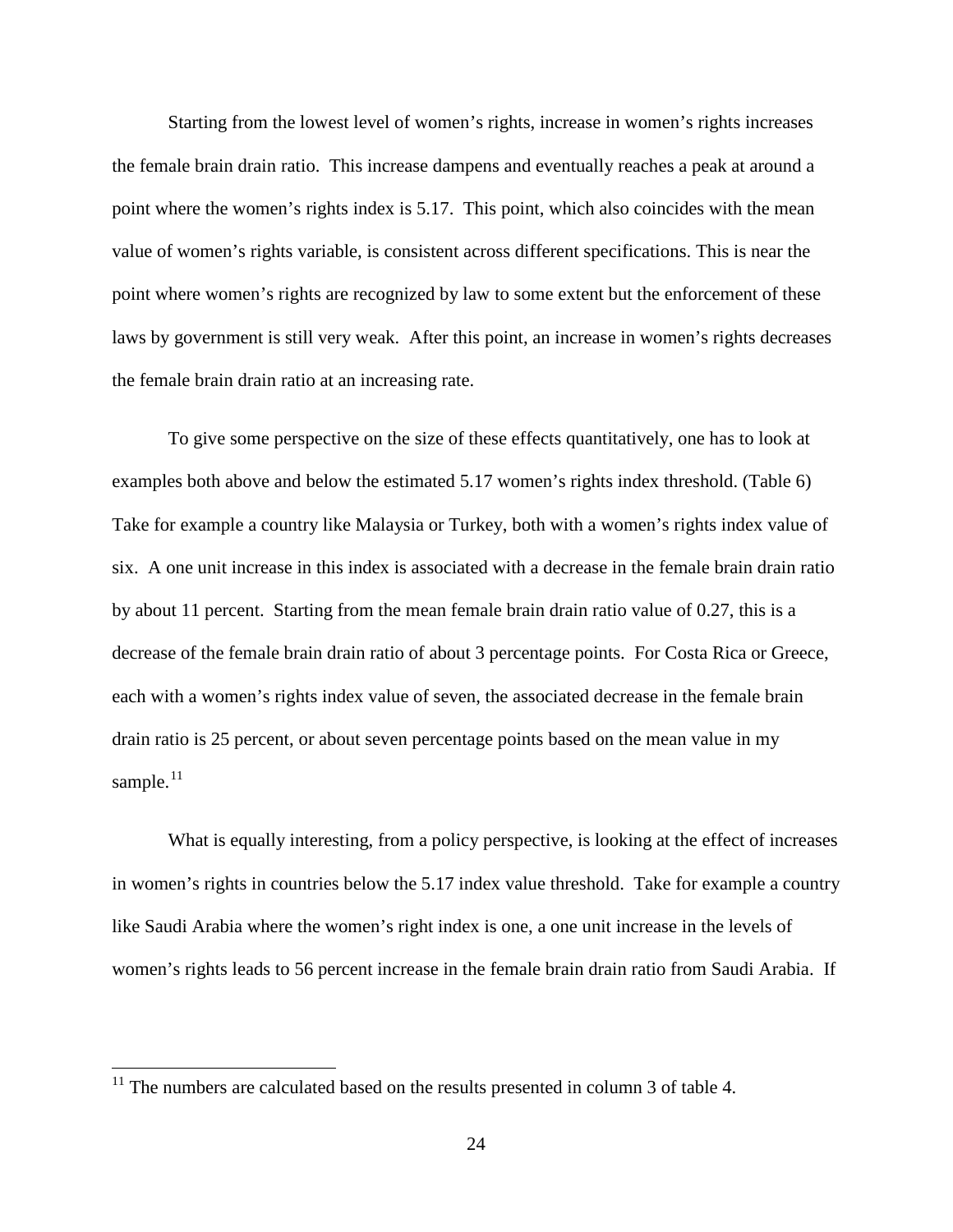that is considered relative to the mean value of the female brain drain ratio in my sample (0.27) this amounts to an over 15 percentage point increase in the female brain drain ratio.

Even if one believes that female brain drain is undesirable, advocating decreased women's rights to decrease brain drain in countries with already low levels of women's rights would be absurd. In countries at the lowest levels of women's rights, results of lower female brain drain can be attributed to multiple variables. When extreme conservatism and oppressive ideologies infiltrate politics and the legal system, a system of structural power and inequality is created, and the option of migration does not exist. If women, skilled or not, are not legally permitted to migrate on their own fruition, there will be obvious lower levels of brain drain. The data shows that anywhere above this threshold of deep structural inequality, any increase in the level of women's rights decreases female brain drain. Clearly culturally sensitive policies striving for equality and social justice that produce the desired result of decreased female brain drain are favorable to those that produce violations of fundamental human rights.

## **6. Discussion and Conclusion**

Examining the migration data in 2000, Docquier, et al. (2009) found that female brain drain rates from developing countries are on average 17 percent higher than those of men. In fact women have higher brain drain rates in 88 percent of these countries. This paper provides evidence that the levels of women's rights are an important determinant of female brain drain from developing countries. Based on an extension of the utility maximization framework employed by Borjas (1987), Grogger and Hanson (2011), and Beine and Salomone (2011), I derive the effect of gender inequality, proxied by women's rights, on the ratio of female-to-male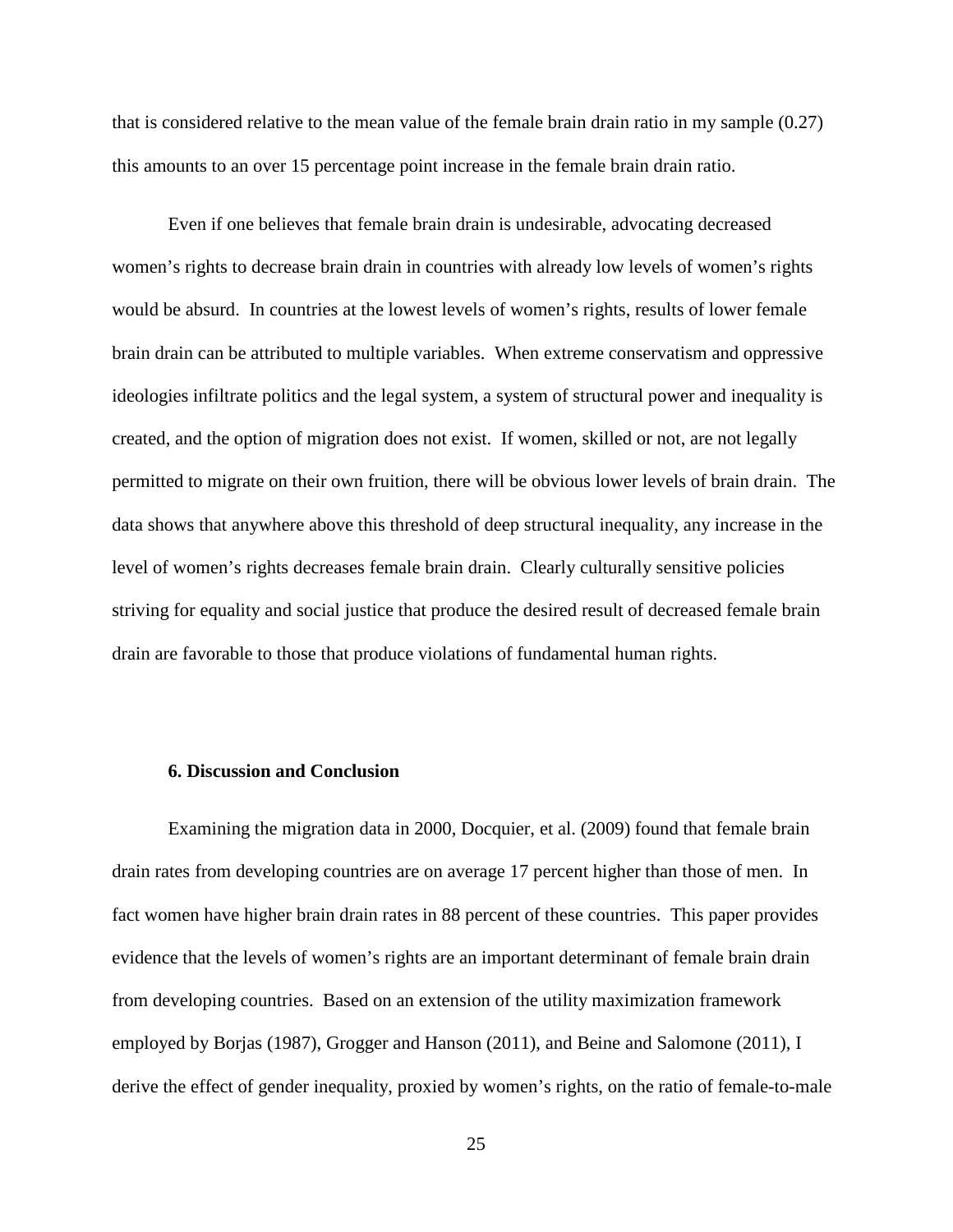migration rates. In this paper I employ migration data from Docquier, et al. (2009) on up to 195 origin countries for the years 1990 and 2000 to estimate the relationship between the female brain drain ratio and the CIRI women's rights index from [Cingranelli and Richards \(2010\)](#page-29-3).

To refute those that argue against the agency of women saying that many women migrate to follow their spouse, I base my conclusion on varied social science disciplines' discussions regarding increasing women's education and these women's decisions on when, why and whether they start families. Women choose (or do not choose) to start families and have children later in life when they have more advanced education (Isen & [Stevenson,](#page-31-2) 2010). The World Survey of the Role of Women in Development [United Nations \(2004\)](#page-32-2) states, "As educational and employment opportunities open for women, they are also increasingly migrating as foreign students and workers." Therefore, as I am studying the migration of high-skilled (i.e. advanced education), it is very likely that these women fit this mold (likely unmarried and without children) when they migrate to find work after their education. Although we cannot be certain as to how many women do fit this mold because the quantitative data cannot show personal decisions, this concept is widely accepted throughout the social science world.

For those women emigrating with their spouses, the fact that I am examining high-skilled migrants, does not suggest that the only reason they are leaving is because of this spouse. There may be a joint decision in which both are emigrating to find employment. It is likely that these women will be working alongside their spouses in the receiving country because they are both high-skilled.

In conclusion, the main contributions of this paper are the incorporation of institutionalized gender inequality into the cost function of the migration decision and the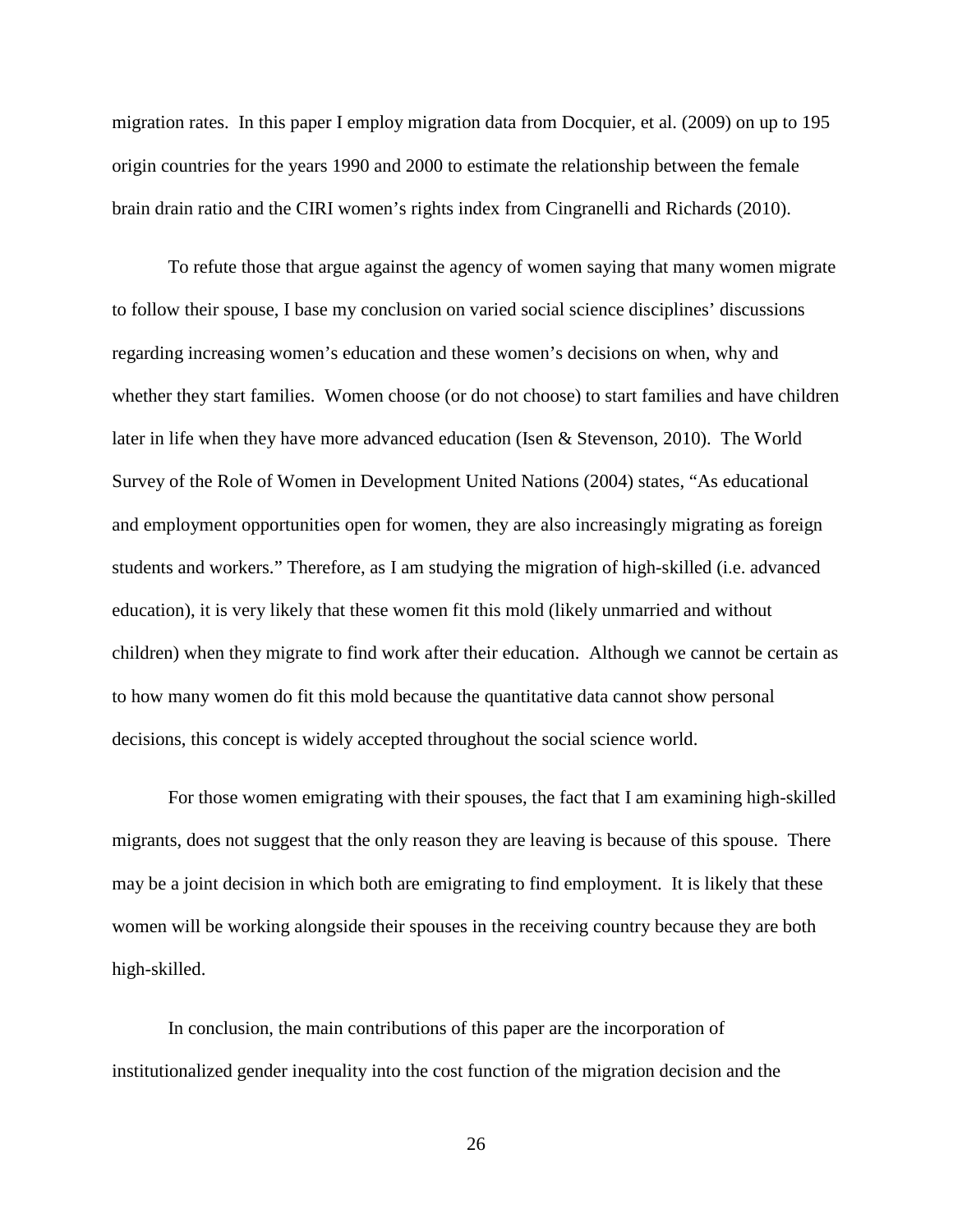detection of the nonlinear, hump shaped relationship between the female brain drain ratio and the women's rights index. In countries with very low levels of support for women's rights, women do not have access to basic rights, and most often they lack the freedom to make the decision to migrate and seek jobs elsewhere. In these situations, when they have some of their rights protected by the government or cultural institutions, they have more access to education or the freedom to decide whether to migrate. Consequently, when there is very little support for women's rights, a small increase in this index actually leads to an increase in the female brain drain ratio. However, this increase reaches an apex around 5.17 which almost coincide with the mean of this variable in my sample. At this level, women have some of their rights protected but enforcements of these rights are somewhat weak. After this point, increases in women's rights decreases the female brain drain ratio at an increasing rate. In effect, before the 5.17 threshold, increases in women's rights liberate women to flee oppressive conditions. However, after a baseline of fundamental rights exist (around 5.17), any additional rights gained provide increasing hospitable environment in which the benefits of staying greatly outweigh the costs of migration.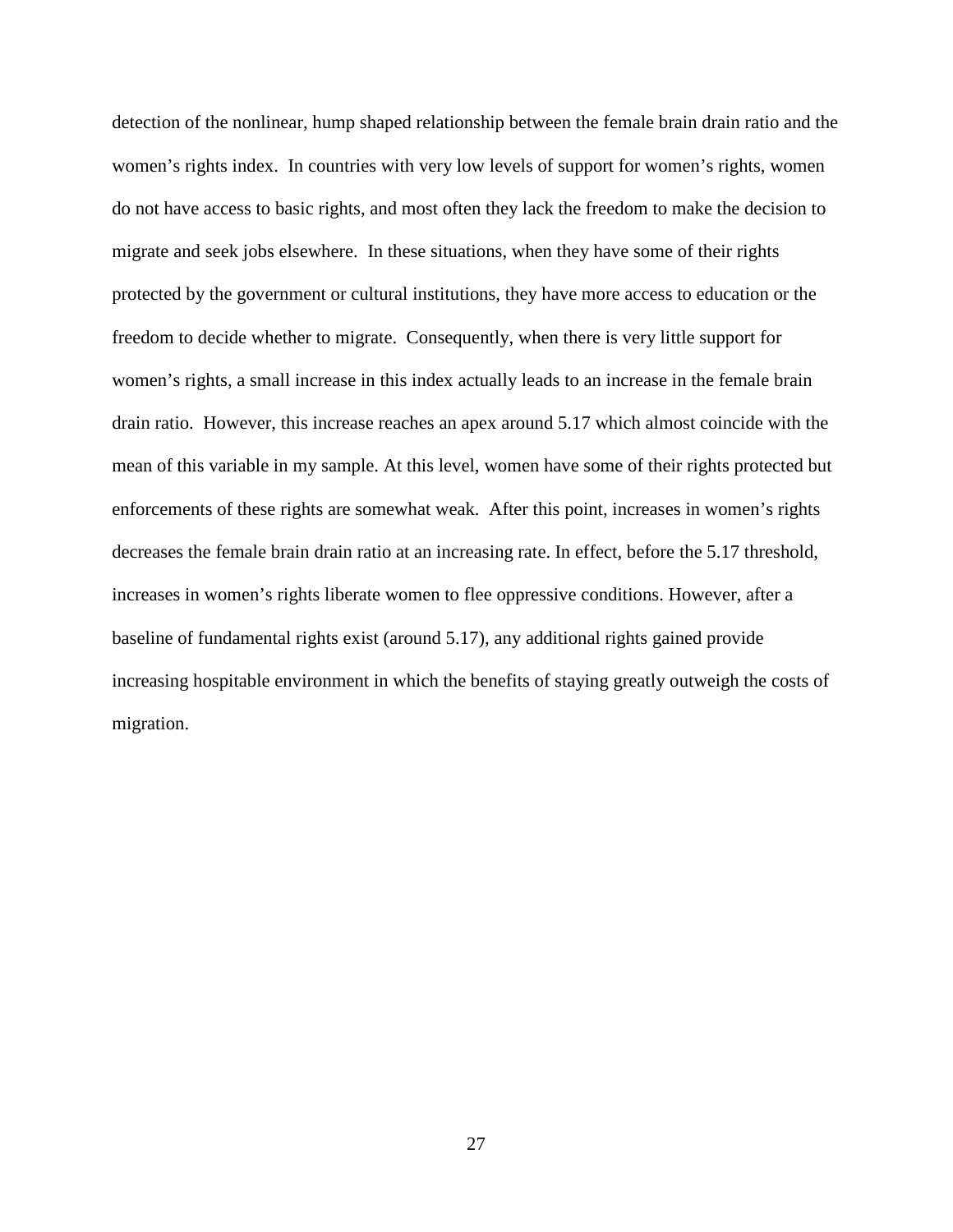#### References**:**

- Abu-Ghaida, D., Klasen, S. (2004). The costs of missing the millennium development goal on gender equity. *World Development*, *32*(7), 1075-1107.
- Bang, J. T., & Mitra, A. 2011. Gender bias and the female brain drain. *Applied Economics Letters, 18*(9), 829–833.
- Baudassé, T., Bazilier, R. 2011. Gender discrimination and emigration: push factor or selection process? [http://remi.bazillier.free.fr/baudasse\\_bazillier\\_gender.pdf.](http://remi.bazillier.free.fr/baudasse_bazillier_gender.pdf)
- Behrman, J. R., Deolalikar, A. B. (1988). Health and nutrition. in Chenery and Srinivasan (eds) *Handbook of Development Economics, Volume I*, North-Holland, Amsterdam.
- <span id="page-29-1"></span><span id="page-29-0"></span>Beine, M. A., Docquier, F., & Schiff, M. (2008). Brain drain and its determinants: a major issue for small states. IZA Discussion Papers, No. 3398.
- Beine, M. A., & Salomone, S. (2011). [Network effects in international migration: education](http://ideas.repec.org/p/luc/wpaper/11-08.html)  [versus gender,](http://ideas.repec.org/p/luc/wpaper/11-08.html)" [CREA Discussion Paper Series](http://ideas.repec.org/s/luc/wpaper.html) 11-08, Center for Research in Economic Analysis, University of Luxembourg
- Blackden, M., Canagarajah, S., Klasen, S., & Lawson, D. (2006). Gender and growth in Sub-Saharan Africa: issues and evidence. WIDER Research Paper No. 2006-37.
- <span id="page-29-4"></span>Borjas, G. J. (1987). Self-selection and the earnings of immigrants. *The American Economic Review, 77*(4), 531–553.
- Breusch, T., & Pagan, A. R. (1979). A simple test for heteroscedasticity and random coefficient variation. *Econometrica, 47*(5), 1287-1294.
- <span id="page-29-3"></span><span id="page-29-2"></span>Cingranelli, D. L., & Richards, D. L. (2010). The Cingranelli-Richards (CIRI) human rights dataset version 2010.05.17. Available from http://ciri.binghamton.edu

Docquier, F. (2006). Brain drain and inequality across nations. IZA Discussion Papers No. 2440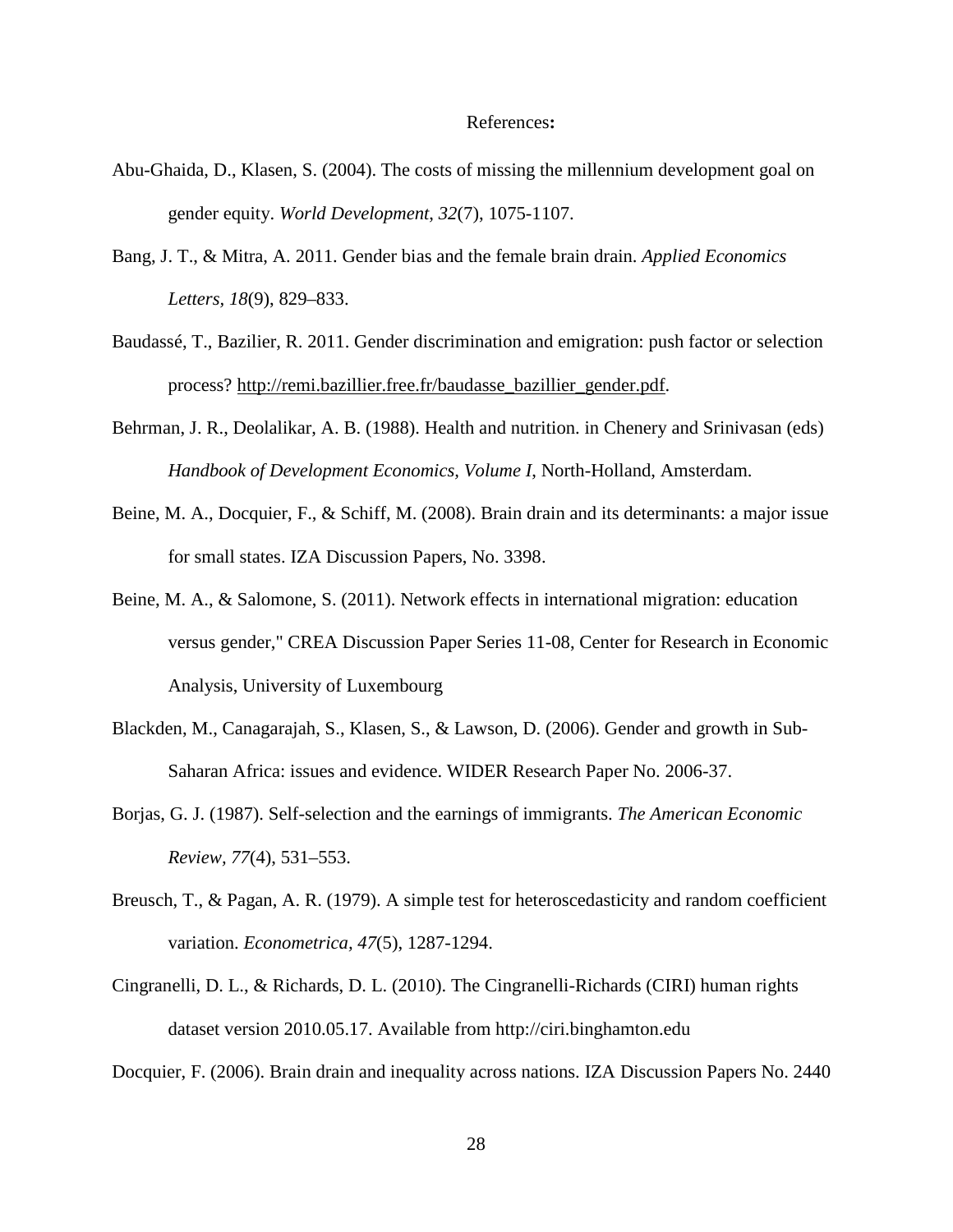- <span id="page-30-4"></span><span id="page-30-3"></span>Docquier, F., Lowell, B. L., & Marfouk, A. (2009). A gendered assessment of the brain drain. *Population and Development Review, 35*(2), 297-321.
- Docquier, F., Marfouk, A., Salomone, S., & Sekkat, K. (2012). Are skilled women more migratory than skilled men? *World Development, 40*(2), 251-265.
- <span id="page-30-2"></span>Docquier, F., & Rapoport, H. (2008). Brain drain and human capital formation in developing countries: winners and losers. *The Economic Journal, 118*(528)*,* 631-652.
- <span id="page-30-1"></span>Doepke, M., Tertilt, M., and Voena, A. (2012). The Economics and Politics of Women's Rights. *Annual Review of Economics*, 4, 339-372
- Dollar, D., & Gatti, R. (1999). Gender inequality, income, and growth: are good times good for women? Policy Research Report on Gender and Development, Working paper series,1, World Bank.
- <span id="page-30-0"></span>Dumont, J. C., Martin, J. P., & Spielvogel, G. (2007). Women on the move: the neglected gender dimension of the brain drain. IZA Discussion Papers No. 2920.
- Esteve-Volart, B. (2004). Gender discrimination and growth: theory and evidence from India. Suntory and Toyota International Centres for Economics and Related Disciplines, LSE

Fernandez, R. (2009). Women's rights and development*.* NBER Working Paper 15355*.*

- Freedom House. (2012). Freedom in the World: Political Rights and Civil Liberties, New York: Freedom House.
- Gleditsch, N. P., Wallensteen, P., Eriksson, M., Sollenberg, M., and Strand, H. 2002. Armed Conflict 1946–2001: A New Dataset. Journal of Peace Research, 39(5): 615–637.
- Grogger, J., & Hanson, G. H. (2011). Income maximization and the selection and sorting of international migrants. *Journal of Development Economics, 95*(1)*,* 42–57.

Hausman, J. (1978). Specification tests in econmetrics. *Econometrica, 46(6)*, 1251-1271.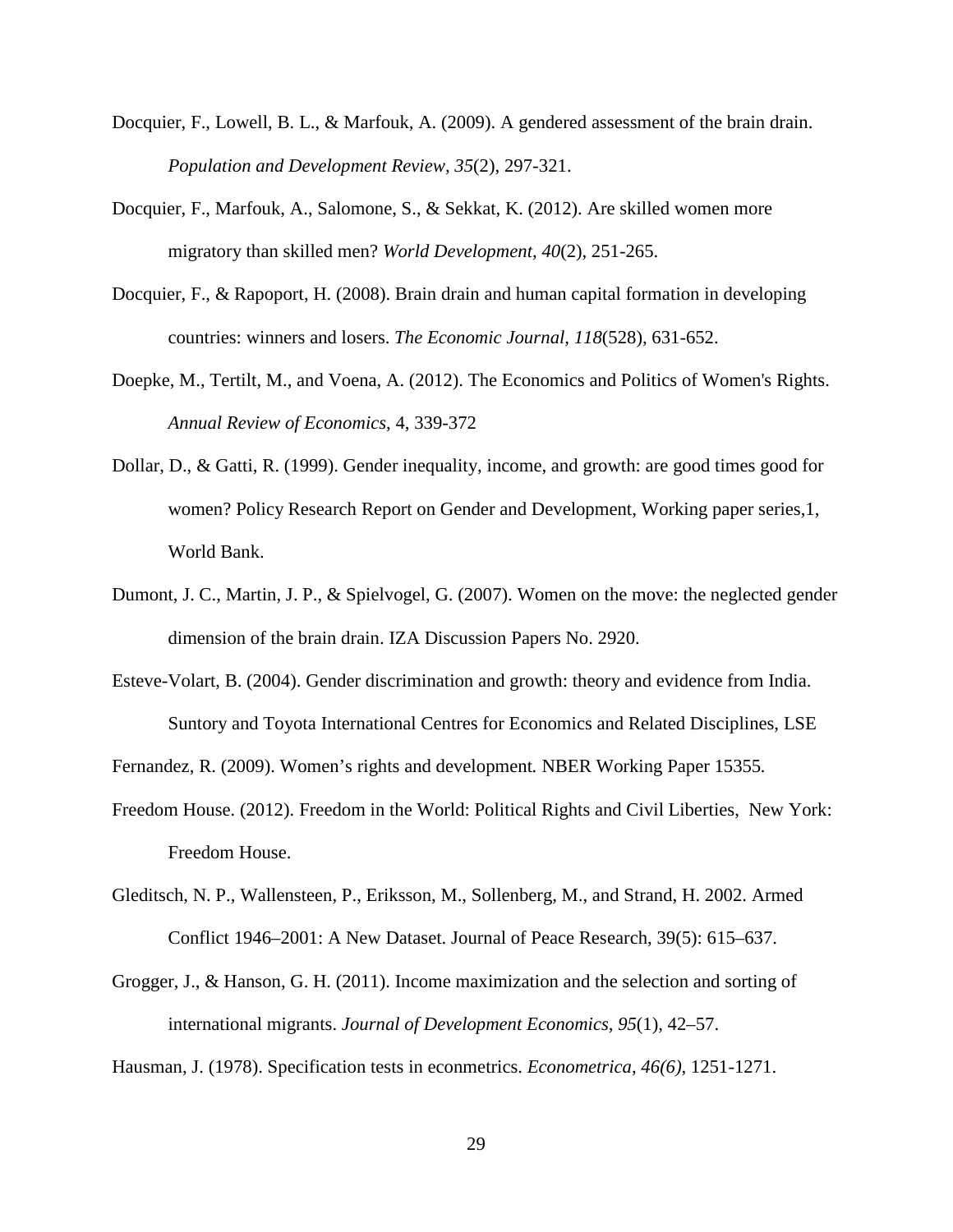- <span id="page-31-2"></span>Haveman, R., & Wolfe, B. (1995). "The determinants of children's attainments: a review of methods and findings. *Journal of Economic Literature 33* (4)*,*1829–1878.
- <span id="page-31-0"></span>Isen, A. & Stevenson, B. (2010). Women's education and family behavior: trends in marriage, divorce and fertility. NBER Working Papers 15725.
- Klasen, S. (2000). Does gender inequality reduce growth and development? Evidence from cross-country regressions. Policy Research Report on Gender and Development, Working Paper Series No. 7, World Bank.
- <span id="page-31-1"></span>Knowles, S., Lorgelly, P. K., & Owen, P. D. (2002). Are educational gender gaps a brake on economic development? Some crosscountry empirical evidence. *Oxford Economic Papers, 54* (1), 118 –149.
- Marshall, M. G., & Jaggers, K., & Gurr, T. R. (2002). Polity IV project: political regime characteristics and transitions, 1800-2010: dataset users' manual. Retrived from http://www.systemicpeace.org/inscr/p4manualv2010.pdf
- Mayer, T., & Zignago, S. (2011). Notes on CEPII's distances measures (GeoDist). CEPII Working Paper 2011-25. [Retrived from](http://www.cepii.fr/anglaisgraph/workpap/summaries/wp_resume.asp?annee=2011&ref=25&NoDoc=3877)  [http://www.cepii.fr/anglaisgraph/bdd/distances.htm](http://www.cepii.fr/anglaisgraph/workpap/summaries/wp_resume.asp?annee=2011&ref=25&NoDoc=3877)
- McFadden, D. L. (1984). Econometric analysis of qualitative response models. In *Handbook of Econometrics* (pp. 1395–1457): Elsevier
- Mountford, A. (1997). Can a brain drain be good for growth in the source economy?. *Journal of Development Economics, 53*(2): 287–303.
- Niimi, Y., Özden, Ç., & Schiff, M. (2008). Remittances and the brain drain: skilled migrants do remit less. IZA Discussion Papers No. 3393.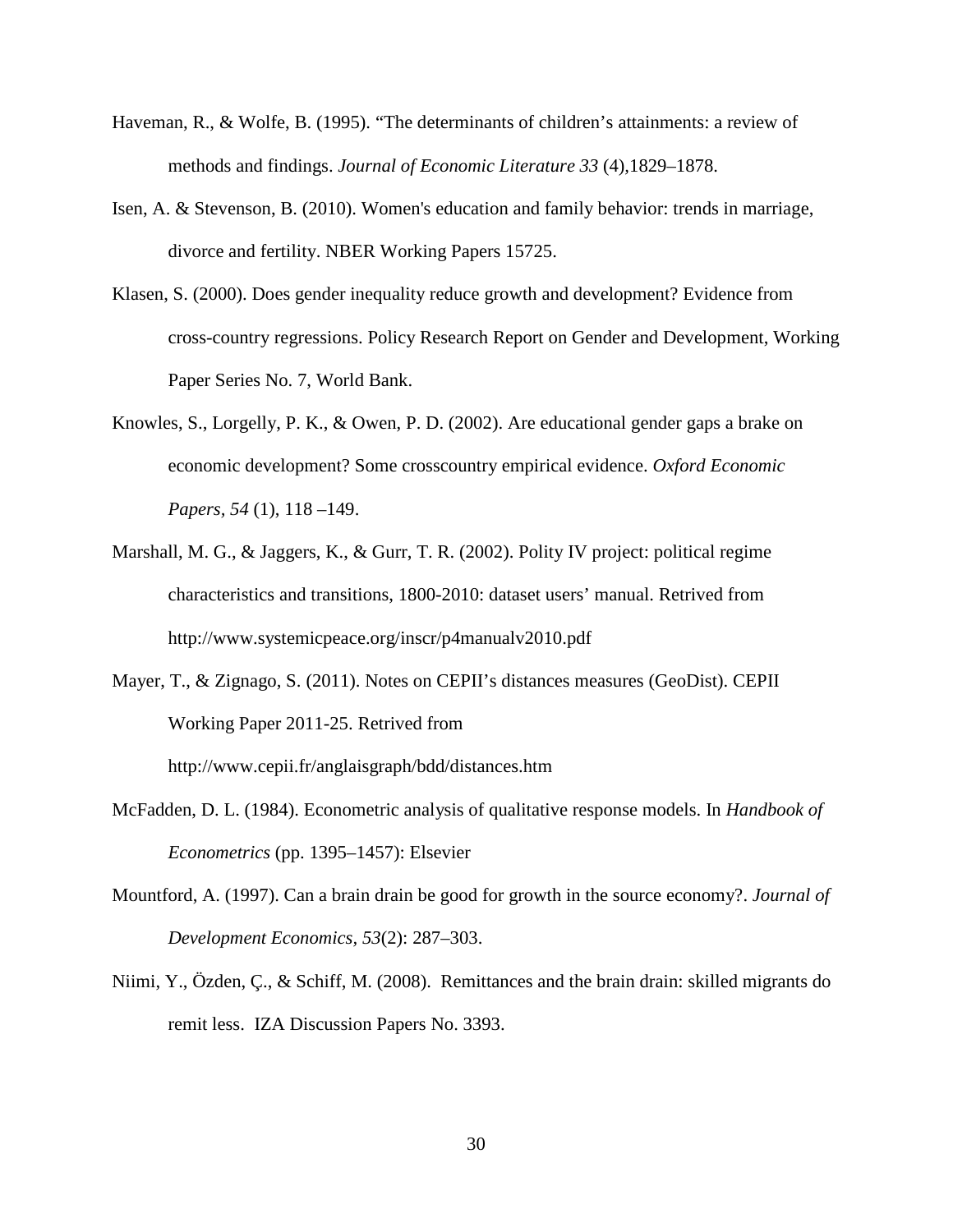- Pfeiffer, L., Richter, S., Fletcher, P., Taylor, J.E. 2007. Gender in economic research on international migration and its impacts: a critical review. in Morrison, Schiff, and Sjöblom (eds) The International Migration of Women, Palgrave McMillan and the World Bank, New York.
- Schaeffer, P. (2005). Human capital, migration strategy, and brain drain. *Journal of International Trade & Economic Development, 14*(3), 319-335.
- Schultz, T. P. (1988). Education investments and returns. in Chenery and Srinivasan (eds) *Handbook of Development Economics, Volume I*, North-Holland, Amsterdam.
- Stock, J. H. & Yogo, M. (2002). Testing for weak instruments in linear IV regression. NBER Technical Working Paper 284*.*
- Subbarao, K., Raney, L. (1995). Social gains from female education: a cross-national study. *Economic Development and Cultural Change 44*, 105-28.
- <span id="page-32-2"></span><span id="page-32-1"></span>United Nations. (2004). World Survey on the Role of Women in Development. in Department of Economic and Social Affairs. Division for the Advancement of Women (Ed.).
- <span id="page-32-0"></span>World Bank. (2012a). Unemplyment Rate. from International Labour Organization, Key Indicators of the Labour Market database. Available from http://data.worldbank.org
- World Bank. (2012b). International Telecommunication Union, World Telecommunication/ICT Development Report and database, and World Bank estimates. World Development Indicators. Available from http://data.worldbank.org
- World Bank. (2012c). GDP per Capita. from World Bank national accounts data and OECD national accounts data files. Available from http://data.worldbank.org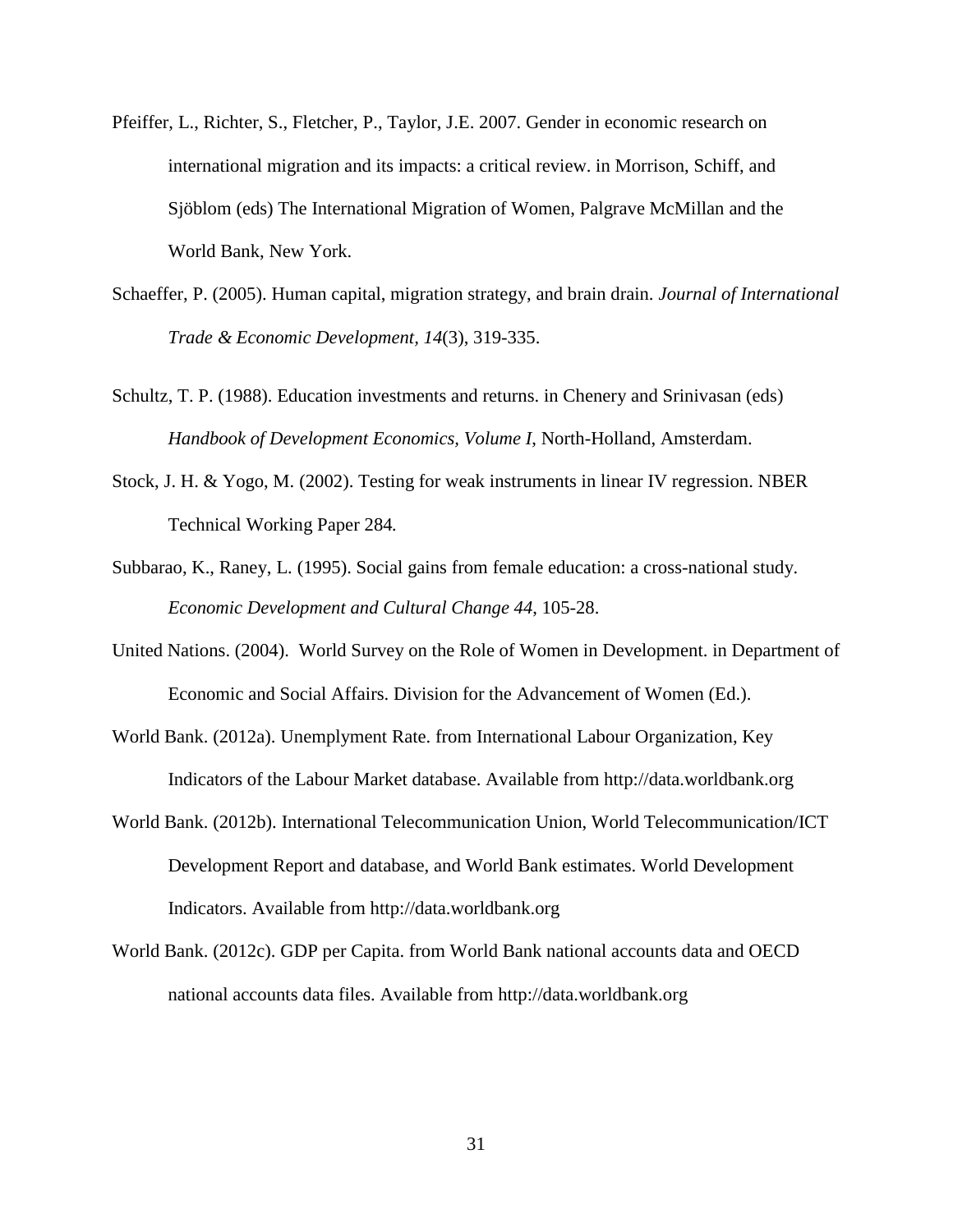Figures:



Figure 1. Gender and education specific migration rates across continents, year 2000, and data from Docquier, et al. (2009)



Figure 2. Female high-skilled migration rates relative to that of men (the female brain drain ratio) across origin countries' continents, year 2000, and data from Docquier, et al. (2009)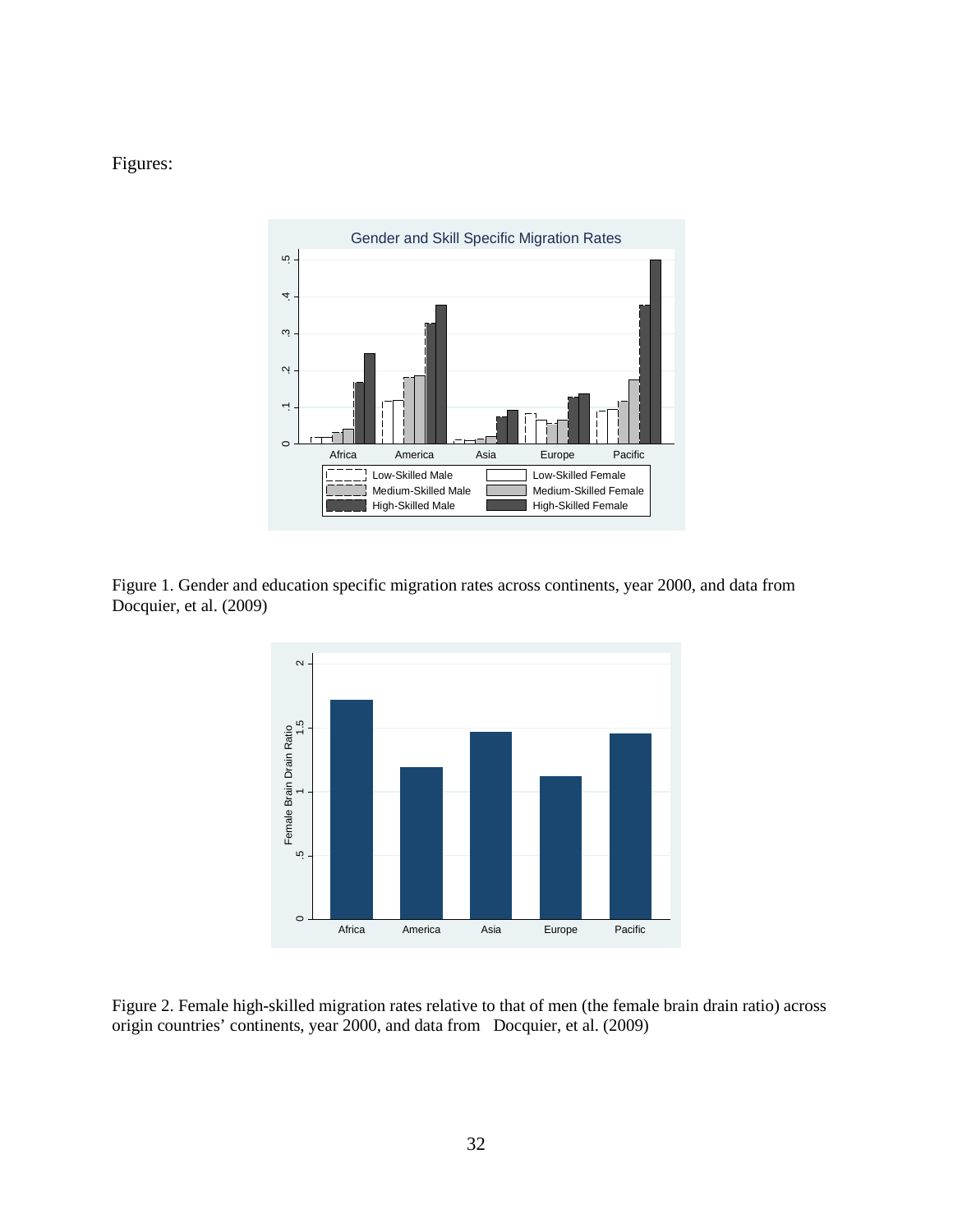

Figure 3. Female high-skilled migration rates relative to that of men (the female brain drain ratio) versus women's rights in origin countries, years 1990 and 2000, and data from Docquier, et al. (2009).

|                                                                                                             | $\frac{15}{1}$                |                             |             |      |       |
|-------------------------------------------------------------------------------------------------------------|-------------------------------|-----------------------------|-------------|------|-------|
|                                                                                                             |                               |                             |             |      |       |
|                                                                                                             |                               |                             |             |      |       |
|                                                                                                             |                               |                             |             |      |       |
|                                                                                                             |                               |                             |             |      |       |
|                                                                                                             |                               |                             |             |      |       |
|                                                                                                             |                               |                             |             |      |       |
|                                                                                                             | Female Brain Drain Ratio<br>0 |                             |             |      |       |
|                                                                                                             |                               |                             |             |      |       |
|                                                                                                             |                               | å                           |             |      |       |
|                                                                                                             |                               |                             |             |      |       |
|                                                                                                             | م.<br>م                       |                             |             |      |       |
|                                                                                                             |                               |                             |             |      |       |
|                                                                                                             | $\overline{2}$<br>$\mathbf 0$ | 4                           | $\bf8$<br>6 | 10   |       |
|                                                                                                             |                               | Women's Rights              |             |      |       |
|                                                                                                             |                               |                             |             |      |       |
|                                                                                                             |                               |                             |             |      |       |
| Figure 3. Female high-skilled migration rates relative to that of men (the female brain drain ratio) versus |                               |                             |             |      |       |
| women's rights in origin countries, years 1990 and 2000, and data from Docquier, et al. (2009).             |                               |                             |             |      |       |
|                                                                                                             |                               |                             |             |      |       |
|                                                                                                             |                               |                             |             |      |       |
|                                                                                                             |                               |                             |             |      |       |
|                                                                                                             |                               |                             |             |      |       |
|                                                                                                             |                               |                             |             |      |       |
|                                                                                                             |                               |                             |             |      |       |
| Tables:                                                                                                     |                               |                             |             |      |       |
|                                                                                                             |                               |                             |             |      |       |
|                                                                                                             |                               |                             |             |      |       |
|                                                                                                             |                               | Table 1- Summary statistics |             |      |       |
|                                                                                                             |                               |                             |             |      |       |
|                                                                                                             | min                           | max                         | mean        | sd   | count |
| Female brain drain ratio                                                                                    | $-0.66$                       | 1.52                        | 0.27        | 0.36 | 345   |
| Women's social rights                                                                                       | 0.00                          | 3.00                        | 1.31        | 0.60 | 317   |
| Women's political rights                                                                                    | 0.00                          | 3.00                        | 1.72        | 0.66 | 314   |
| Women's economic rights                                                                                     | 0.00                          | 3.00                        | 1.31        | 0.60 | 317   |
| Women's rights                                                                                              | 1.00                          | 10.00                       | 5.21        | 1.71 | 312   |
| Landlocked dummy                                                                                            | 0.00                          | 1.00                        | 0.20        | 0.40 | 345   |
|                                                                                                             | 0.00                          |                             | 0.39        | 0.49 | 345   |
| Language dummy                                                                                              |                               | 1.00                        |             |      |       |
| Colony dummy                                                                                                | 0.00                          | 1.00                        | 0.82        | 0.38 | 345   |
| Small Island dummy                                                                                          | 0.00                          | 1.00                        | 0.14        | 0.35 | 345   |
| Unemployment                                                                                                | 0.45                          | 43.50                       | 9.67        | 7.26 | 299   |
| Number of conflicts                                                                                         | 0.00                          | 8                           | 0.29        | 0.76 | 294   |
| Internet users per 100 people                                                                               | 0.00                          | 47.89                       | 3.78        | 9.32 | 340   |
| Logarithm of GDP per capita                                                                                 | 4.44                          | 10.75                       | 7.54        | 1.52 | 343   |
| Polity variable                                                                                             | $-10.00$                      | 10.00                       | 2.22        | 7.09 | 271   |
| Civil Liberties                                                                                             | 1.00                          | 7.00                        | 3.57        | 1.81 | 321   |

Table 1- Summary statistics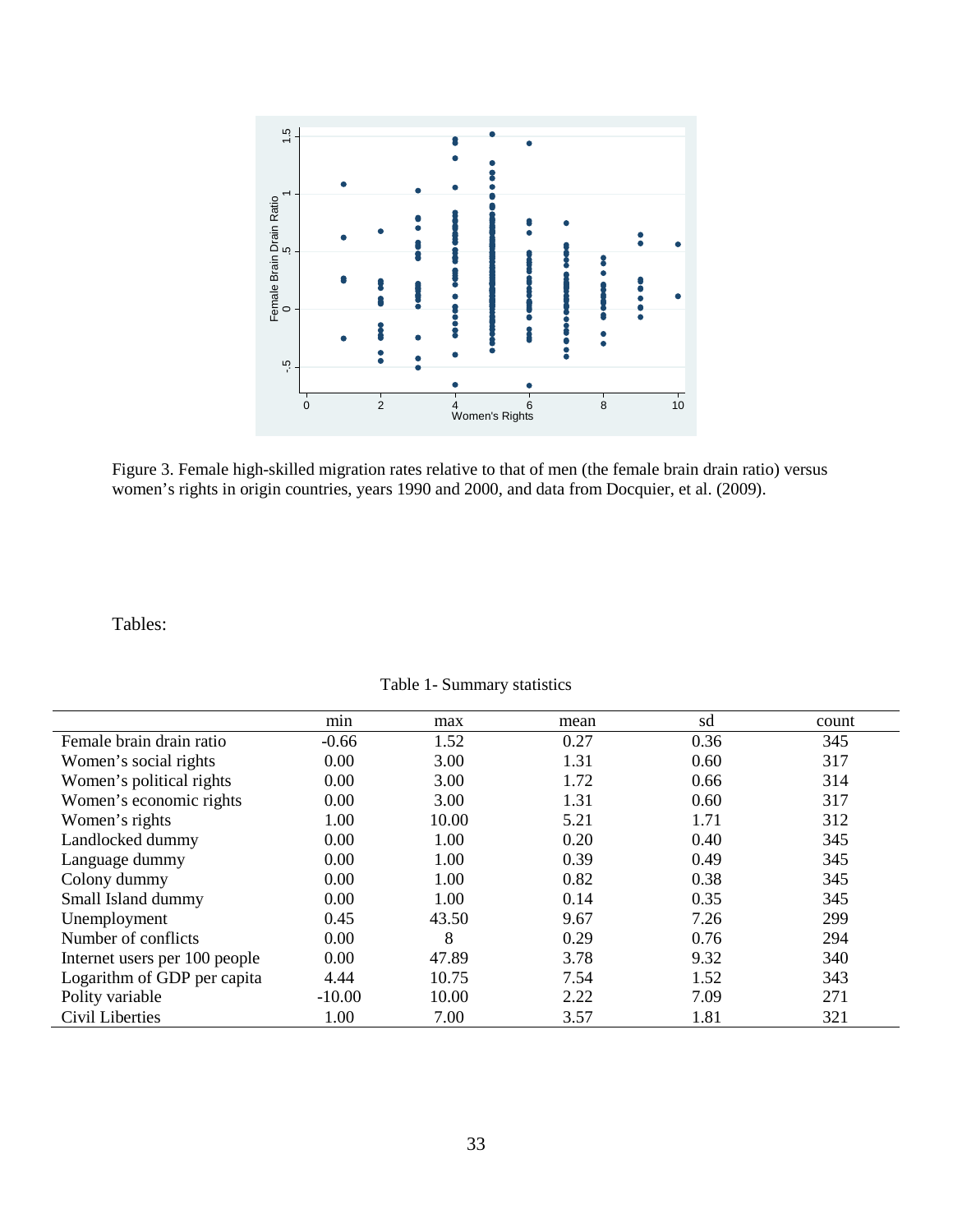| <b>Estimation Model</b>                             | <b>OLS</b>                                                                                                                                                                                                                                                                                                                                                                    | <b>OLS</b>        |
|-----------------------------------------------------|-------------------------------------------------------------------------------------------------------------------------------------------------------------------------------------------------------------------------------------------------------------------------------------------------------------------------------------------------------------------------------|-------------------|
| Variable                                            | (1)                                                                                                                                                                                                                                                                                                                                                                           |                   |
| Per Capita GDP                                      | **<br>0.153                                                                                                                                                                                                                                                                                                                                                                   | ***<br>0.244      |
|                                                     | (0.063)                                                                                                                                                                                                                                                                                                                                                                       | (0.057)           |
| Polity variable                                     | $0.063***$                                                                                                                                                                                                                                                                                                                                                                    | $0.116***$        |
|                                                     | (0.021)                                                                                                                                                                                                                                                                                                                                                                       | (0.013)           |
| Civil Liberties                                     | $-0.301$                                                                                                                                                                                                                                                                                                                                                                      |                   |
|                                                     | (0.095)                                                                                                                                                                                                                                                                                                                                                                       |                   |
| Constant                                            | $5.058***$                                                                                                                                                                                                                                                                                                                                                                    | $3.139***$        |
|                                                     | (0.735)                                                                                                                                                                                                                                                                                                                                                                       | (0.422)           |
| <b>Observations</b>                                 | 261                                                                                                                                                                                                                                                                                                                                                                           | 261               |
| R-Squared                                           | 0.430                                                                                                                                                                                                                                                                                                                                                                         | 0.408             |
| *<br>***<br>**<br>$\sim$ 10<br>$\sim$ $\sim$ $\sim$ | $\alpha$ + $\alpha$ + $\alpha$ + $\alpha$ + $\alpha$ + $\alpha$ + $\alpha$ + $\alpha$ + $\alpha$ + $\alpha$ + $\alpha$ + $\alpha$ + $\alpha$ + $\alpha$ + $\alpha$ + $\alpha$ + $\alpha$ + $\alpha$ + $\alpha$ + $\alpha$ + $\alpha$ + $\alpha$ + $\alpha$ + $\alpha$ + $\alpha$ + $\alpha$ + $\alpha$ + $\alpha$ + $\alpha$ + $\alpha$ + $\alpha$ + $\alpha$<br>$\mathbf{I}$ | $\sim$ 100 $\sim$ |

Table 2. The result of OLS estimation with women's rights as dependent variable and the instrumental variables as independent variables

 $p < 0.10$ ,  $p < 0.05$ ,  $p < 0.05$ ,  $p < 0.01$ . Robust Standard errors in parentheses.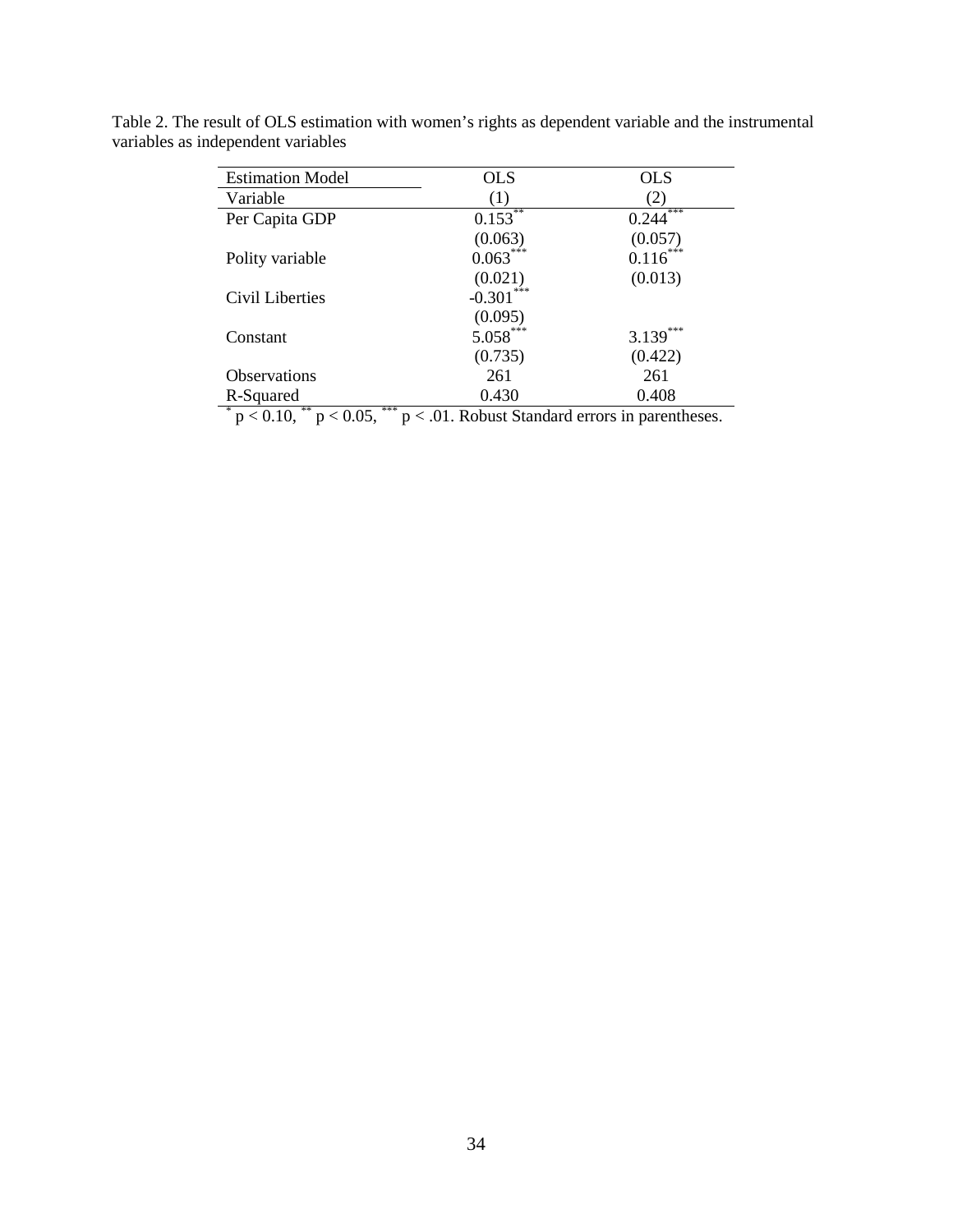| <b>Estimation Model</b>          | <b>OLS</b>   | Random Effect | Random Effect         |
|----------------------------------|--------------|---------------|-----------------------|
| Variable                         | (1)          | (2)           | (3)                   |
| Women's rights                   | $0.112***$   | $0.107**$     |                       |
|                                  | (2.05)       | (2.11)        |                       |
| Women's rights squared           | $-0.0118$ ** | $-0.0106$ *   |                       |
|                                  | $(-2.40)$    | $(-2.32)$     |                       |
| Women's social rights            |              |               | $-0.146$              |
|                                  |              |               | (0.097)               |
| Women's social rights squared    |              |               | 0.020                 |
|                                  |              |               | (0.019)               |
| Women's political rights         |              |               | $0.412***$            |
|                                  |              |               | (0.132)               |
| Women's political rights squared |              |               | $-0.082***$           |
|                                  |              |               | (0.027)               |
| Women's economic rights          |              |               | $0.328**$             |
|                                  |              |               | (0.150)               |
| Women's economic rights squared  |              |               | $-0.060**$            |
|                                  |              |               | (0.030)               |
| Landlocked dummy                 | $-0.033$     | $-0.024$      | $-0.019$              |
|                                  | (0.050)      | (0.064)       | (0.065)               |
| Language dummy                   | $0.170***$   | $0.175***$    | $0.175***$            |
|                                  | (0.045)      | (0.057)       | (0.057)               |
| Colony dummy                     | 0.078        | 0.087         | 0.093                 |
|                                  | (0.056)      | (0.071)       | (0.071)               |
| Small island dummy               | $-0.100$     | $-0.108$      | $-0.105$              |
|                                  | (0.071)      | (0.086)       | (0.086)               |
| Unemployment                     | $-0.015***$  | $-0.014***$   | $-0.015***$           |
|                                  | (0.003)      | (0.004)       | (0.004)               |
| <b>Year 2000</b>                 | 0.004        | $-0.002$      | $-0.007$              |
|                                  | (0.039)      | (0.021)       | (0.021)               |
| Constant                         | 0.058        | 0.030         | $-0.409$ <sup>*</sup> |
|                                  | (0.147)      | (0.145)       | (0.242)               |
| Observations                     | 275          | 275           | 275                   |
| R-Squared                        | 0.166        | 0.164         | 0.163                 |

Table 3. OLS and random effect results of the female brain drain ratio regressed on women's rights variables and other controls.

 $p < 0.10$ , \*\*  $p < 0.05$ , \*\*\*  $p < 0.01$ . Robust Standard errors in parentheses. Column 1 and two 2 are estimated using women's rights and women's rights squared as dependent variables. Column 3 is estimated using the components of women's rights (women's social rights, women's political rights, and women's economic rights) and the squared term of each variable as dependent variable.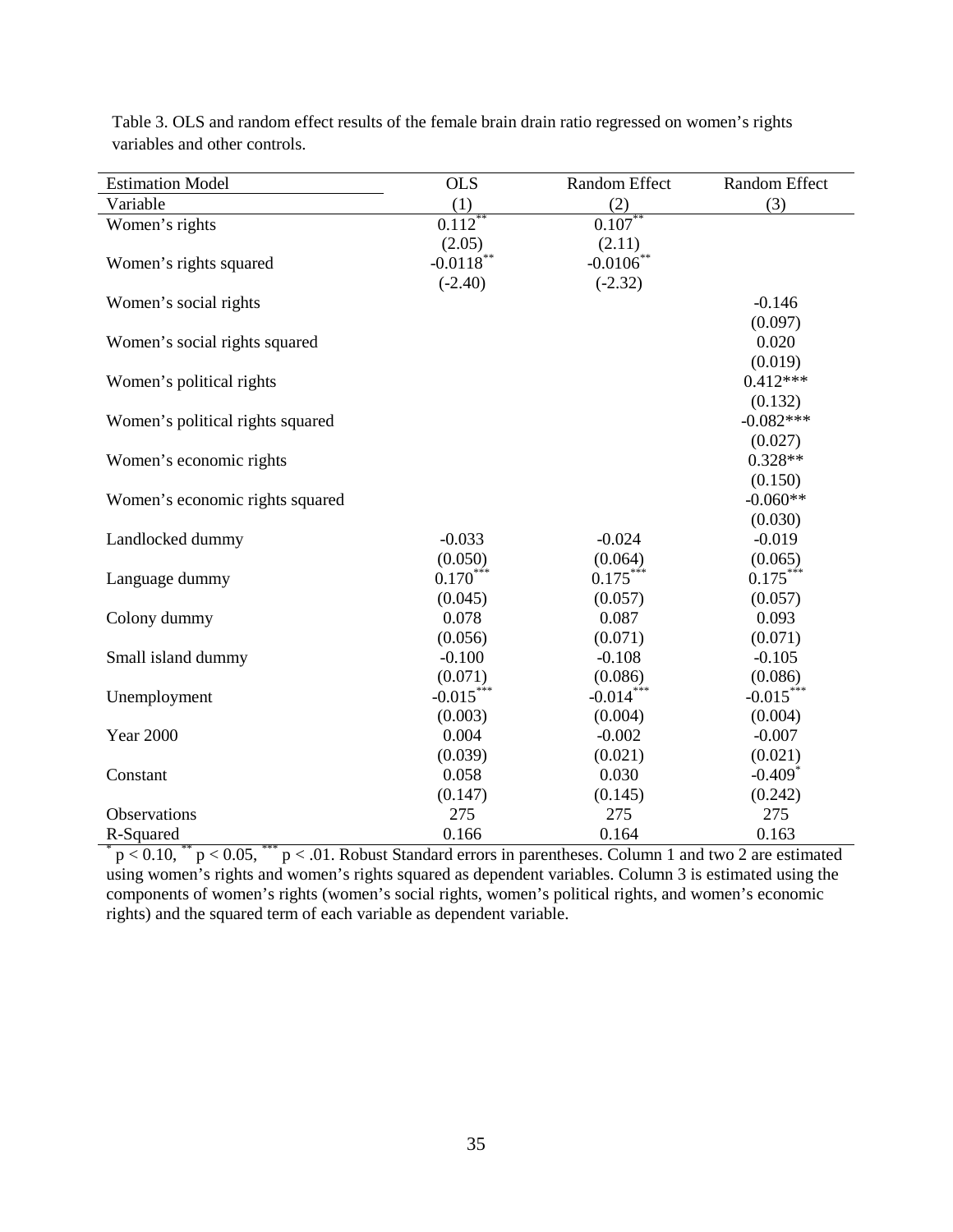| <b>Estimation Model</b> | 2SGLS                   | $2SGLS$     | 2SGLS       | 2SGLS      |
|-------------------------|-------------------------|-------------|-------------|------------|
| Variable                | (1)                     | (2)         | (3)         | (4)        |
| Women's rights          | $0.703***$              | $0.715***$  | $0.737***$  | $0.747**$  |
|                         | (0.238)                 | (0.240)     | (0.241)     | (0.328)    |
| Women's rights squared  | $-0.068$ <sup>***</sup> | $-0.069***$ | $-0.072***$ | $-0.073**$ |
|                         | (0.022)                 | (0.022)     | (0.022)     | (0.030)    |
| Landlocked dummy        | $-0.047$                | $-0.051$    | $-0.050$    | $-0.035$   |
|                         | (0.084)                 | (0.079)     | (0.084)     | (0.082)    |
| Language dummy          | $0.189***$              | $0.191***$  | $0.201***$  | $0.189**$  |
|                         | (0.076)                 | (0.072)     | (0.077)     | (0.075)    |
| Colony dummy            | $-0.100$                | $-0.109$    | $-0.118$    | $-0.097$   |
|                         | (0.116)                 | (0.113)     | (0.117)     | (0.124)    |
| Small island dummy      | $-0.160$                | $-0.159$    | $-0.171$    | $-0.161$   |
|                         | (0.147)                 | (0.138)     | (0.147)     | (0.146)    |
| Unemployment            | $-0.014***$             | $-0.014***$ | $-0.014***$ | $-0.012**$ |
|                         | (0.005)                 | (0.005)     | (0.005)     | (0.005)    |
| Number of Conflicts     |                         |             | $-0.033$    |            |
|                         |                         |             | (0.038)     |            |
| Internet Users per 100  |                         |             |             | 0.005      |
|                         |                         |             |             | (0.004)    |
| <b>Year 2000</b>        | $-0.002$                | 0.001       | $-0.000$    | $-0.046$   |
|                         | (0.033)                 | (0.035)     | (0.035)     | (0.049)    |
| Constant                | $-1.191$ **             | $-1.207$ ** | $-1.238**$  | $-1.299*$  |
|                         | (0.570)                 | (0.563)     | (0.572)     | (0.785)    |
| Observations            | 238                     | 238         | 236         | 237        |
| chi <sub>2</sub>        | 30.25                   | 33.11       | 31.86       | 29.64      |
| P-value                 | 0.000                   | 0.000       | 0.000       | 0.000      |
| R-Squared               | 0.079                   | 0.078       | 0.076       | 0.077      |
| First Stage F           | 22.532                  | 24.102      | 19.611      | 23.081     |
| Sargan test             | 1.352                   | 1.347       | 1.372       | 3.185      |
| Sargan test p-value     | 0.509                   | 0.246       | 0.5037      | 0.2034     |

Table 4. Two stage generalized least square results of the female brain drain ratio regressed on women's rights variables and other controls.

 $p < 0.10$ ,  $p < 0.05$ ,  $p < 0.05$ ,  $p < 0.01$ . Robust Standard errors in parentheses. Column 1, 3 and 4 are estimated using per capita GDP, Polity, and civil liberties as instrumental variables. Column 2 is estimated using only per capita GDP and Polity as instruments.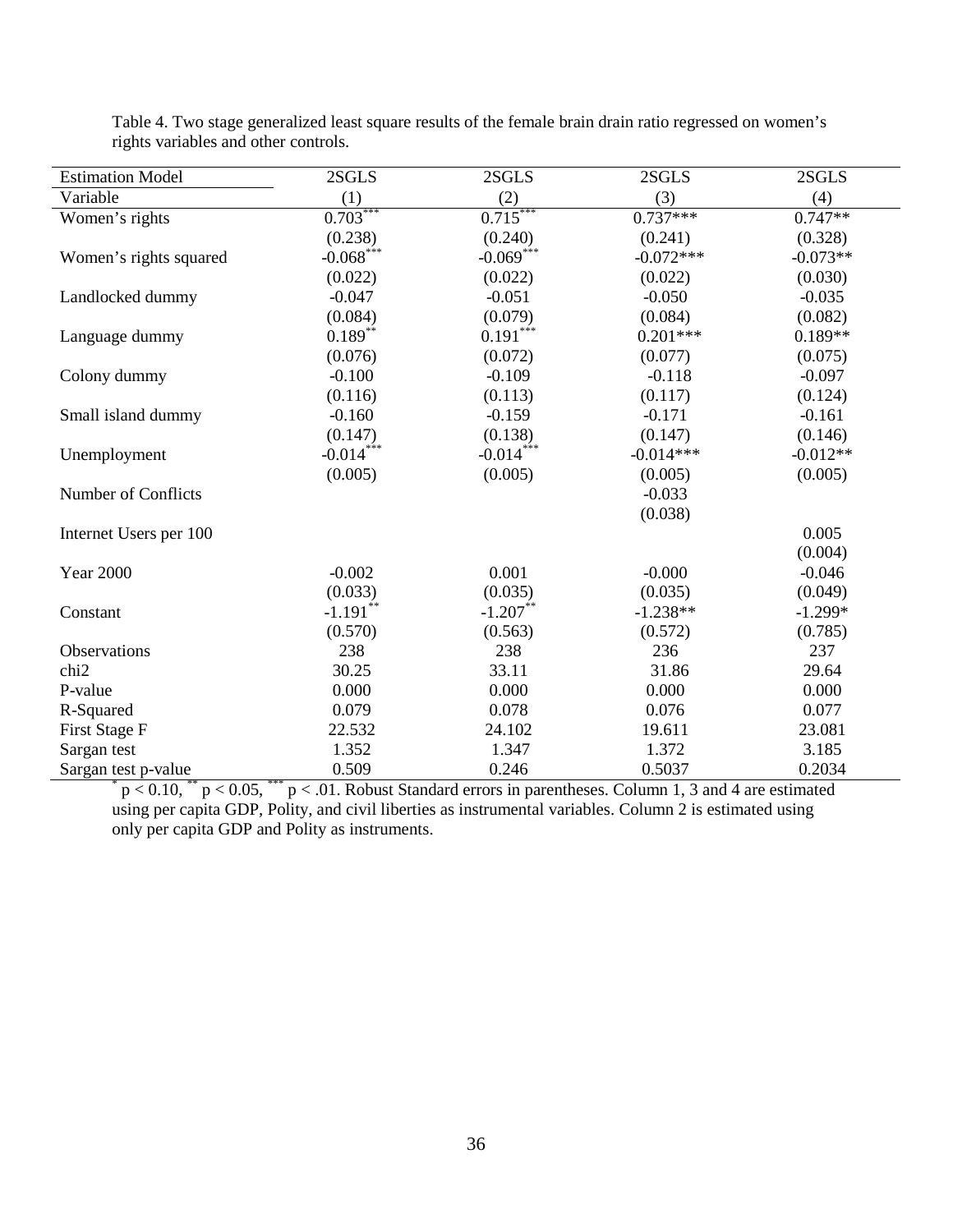| <b>Estimation Model</b>          | 2SGLS                 | 2SGLS       | 2SGLS       | 2SGLS    |
|----------------------------------|-----------------------|-------------|-------------|----------|
| Variable                         | (1)                   | (2)         | (3)         | (4)      |
| Women's social rights            | $1.379^{*}$           |             |             | $-0.058$ |
|                                  | (0.712)               |             |             | (2.654)  |
| Women's social rights squared    | $-0.302$ **           |             |             | $-0.075$ |
|                                  | (0.138)               |             |             | (0.538)  |
| Women's political rights         |                       | $1.561***$  |             | 1.061    |
|                                  |                       | (0.465)     |             | (2.411)  |
| Women's political rights squared |                       | $-0.335***$ |             | $-0.164$ |
|                                  |                       | (0.102)     |             | (0.556)  |
| Women's economic rights          |                       |             | 3.067       | $-3.142$ |
|                                  |                       |             | (2.868)     | (3.239)  |
| Women's economic rights squared  |                       |             | $-0.676$    | 0.711    |
|                                  |                       |             | (0.634)     | (0.695)  |
| Landlocked dummy                 | $-0.012$              | $-0.048$    | 0.035       | $-0.108$ |
|                                  | (0.081)               | (0.081)     | (0.126)     | (0.127)  |
| Language dummy                   | $0.204***$            | $0.155***$  | $0.208*$    | 0.150    |
|                                  | (0.073)               | (0.074)     | (0.119)     | (0.113)  |
| Colony dummy                     | $-0.070$              | 0.053       | $-0.014$    | 0.046    |
|                                  | (0.106)               | (0.093)     | (0.220)     | (0.222)  |
| Small island dummy               | $-0.088$              | $-0.137$    | $-0.109$    | $-0.052$ |
|                                  | (0.109)               | (0.141)     | (0.219)     | (0.250)  |
| Unemployment                     | $-0.009$ <sup>*</sup> | $-0.019***$ | $-0.016$ ** | $-0.021$ |
|                                  | (0.005)               | (0.005)     | (0.007)     | (0.016)  |
| <b>Year 2000</b>                 | 0.036                 | 0.012       | 0.031       | $-0.052$ |
|                                  | (0.037)               | (0.040)     | (0.064)     | (0.097)  |
| Constant                         | $-1.052$              | $-1.259$ ** | $-2.903$    | 2.570    |
|                                  | (0.823)               | (0.490)     | (2.975)     | (3.162)  |
| Observations                     | 262                   | 240         | 240         | 238      |
| chi <sub>2</sub>                 | 27.97                 | 31.23       | 10.30       | 20.92    |
| P-value                          | 0.000                 | 0.000       | 0.244       | 0.051    |
| R-Squared                        | 0.044                 | 0.099       | 0.049       | 0.040    |
| First Stage F                    | 23.187                | 12.788      | 11.120      |          |
| Sargan test                      | 1.680                 | 2.998       | 1.640       | 0.000    |
| Sargan test p-value              | 0.1949                | 0.223       | 0.2003      |          |

Table 5. Two stage generalized least square results of the female brain drain ratio regressed on each component of women's rights and its squared value (women's social rights, women's political rights, and women's economic rights) separately.

 $*$  p < 0.10,  $*$  p < 0.05,  $*$  p < .01. Robust Standard errors in parentheses. The per capita GDP, polity, and civil liberties are used in all 3 specifications.